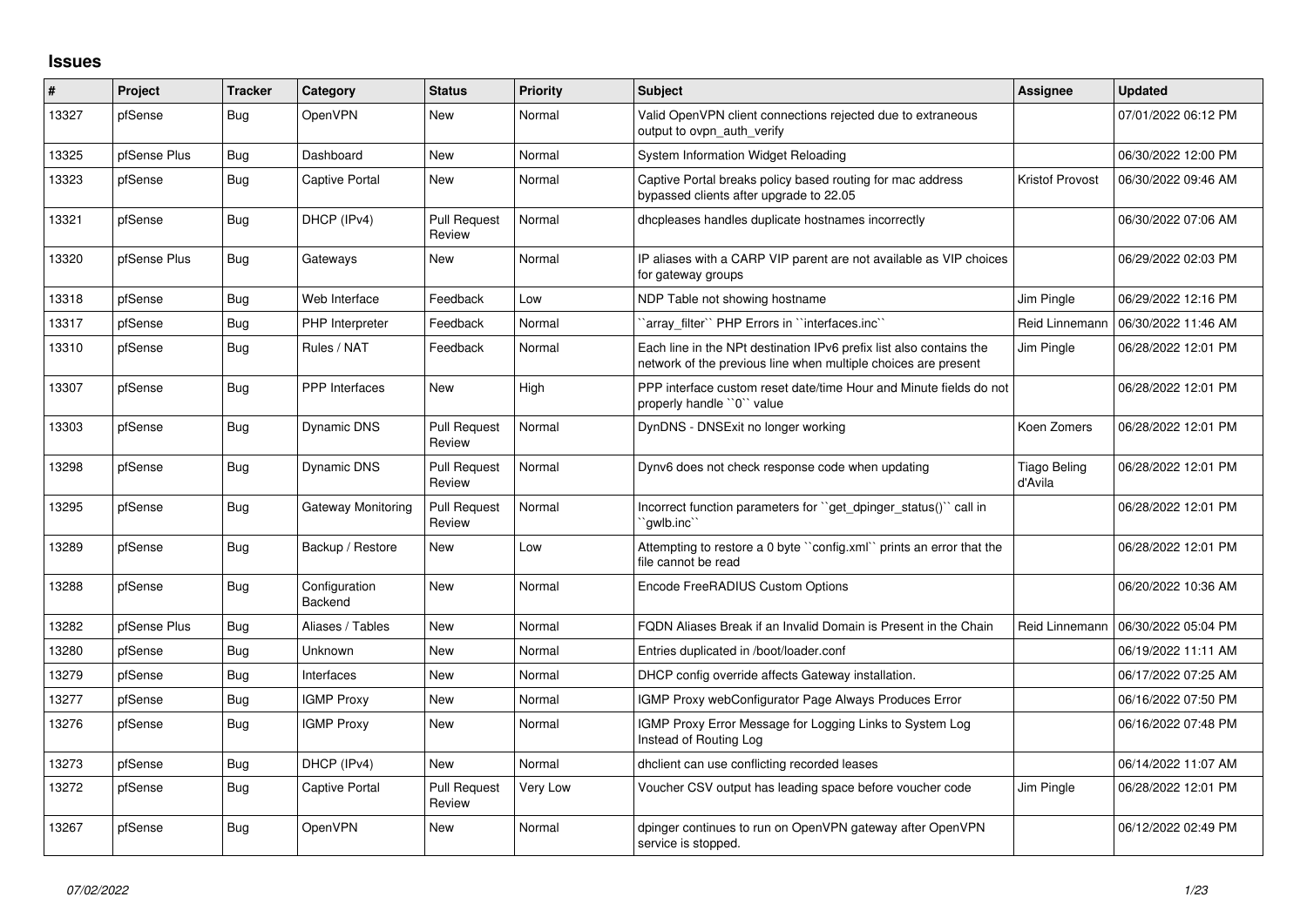| ∦     | Project             | <b>Tracker</b> | Category              | <b>Status</b>                 | <b>Priority</b> | <b>Subject</b>                                                                                                                                 | <b>Assignee</b>     | <b>Updated</b>      |
|-------|---------------------|----------------|-----------------------|-------------------------------|-----------------|------------------------------------------------------------------------------------------------------------------------------------------------|---------------------|---------------------|
| 13263 | pfSense             | Bug            | DHCP (IPv4)           | New                           | Low             | Deleting a static DHCP entry when the related IP is not in the arp<br>table spams the log                                                      |                     | 06/10/2022 11:18 AM |
| 13258 | pfSense             | Bug            | Console Menu          | <b>Pull Request</b><br>Review | Low             | secret menu option 100                                                                                                                         | Jim Pingle          | 06/28/2022 12:01 PM |
| 13254 | pfSense             | Bug            | <b>DNS Resolver</b>   | <b>New</b>                    | Normal          | DNS resolver does not update "unbound.conf" file during link<br>down events                                                                    |                     | 06/28/2022 12:01 PM |
| 13253 | pfSense             | Bug            | DHCP (IPv6)           | New                           | Normal          | 'dhcp6c' is not restarted when applying settings when multiple<br>WANs are configured for DHCP6                                                |                     | 06/28/2022 12:01 PM |
| 13252 | pfSense             | Bug            | Upgrade               | <b>New</b>                    | Normal          | reduce frequency of php-fpm socket connection attempts from<br>check_reload_status                                                             |                     | 06/12/2022 11:11 AM |
| 13249 | pfSense             | Bug            | Console Menu          | New                           | Normal          | Running playback comands multiple times results in PHP error                                                                                   |                     | 06/06/2022 07:02 AM |
| 13247 | pfSense<br>Packages | Bug            | open-vm-tools         | New                           | Low             | Open-VM-Tools service actions do not work                                                                                                      |                     | 06/05/2022 07:09 PM |
| 13243 | pfSense             | Bug            | OpenVPN               | <b>Pull Request</b><br>Review | Normal          | OpenVPN status for multi-user VPN shows info icon to display<br>RADIUS rules when there are none to display                                    | Marcos<br>Mendoza   | 06/28/2022 12:01 PM |
| 13240 | pfSense             | Bug            | Rules / NAT           | <b>New</b>                    | Normal          | User is forced to pick an NPt destination IPv6 prefix length even<br>when choosing a drop-down entry which contains a defined prefix<br>length | Jim Pingle          | 06/28/2022 12:01 PM |
| 13237 | pfSense             | Bug            | DHCP (IPv6)           | <b>New</b>                    | Normal          | dhcp6c script cannot be executed safely                                                                                                        |                     | 06/01/2022 11:20 AM |
| 13233 | pfSense Plus        | Bug            | <b>OpenVPN</b>        | Feedback                      | Normal          | OpenVPN DCO connection fails with Auth Digest Algorithm set to<br><b>SHA512</b>                                                                |                     | 05/31/2022 03:39 PM |
| 13228 | pfSense             | <b>Bug</b>     | Interfaces            | New                           | Normal          | Recovering interface gateway may not be added back into gateway<br>groups and rules when expected                                              | Jim Pingle          | 06/29/2022 04:31 PM |
| 13226 | pfSense             | Bug            | <b>Captive Portal</b> | Confirmed                     | Normal          | Captive Portal doesn't disconnect established OpenVPN link                                                                                     | Reid Linnemann      | 05/30/2022 10:38 AM |
| 13225 | pfSense             | Bug            | Interfaces            | New                           | Normal          | Bridges with QinQ interfaces not properly set up at boot                                                                                       | Viktor Gurov        | 06/28/2022 12:01 PM |
| 13224 | pfSense             | Bug            | <b>Notifications</b>  | New                           | Normal          | Email notification flood when UPS (NUT) and WAN send<br>notifications                                                                          |                     | 05/27/2022 01:58 AM |
| 13222 | pfSense             | Bug            | UPnP/NAT-PMP          | <b>New</b>                    | Normal          | CARP IP does not listen for NAT-PMP packets                                                                                                    |                     | 05/26/2022 02:28 PM |
| 13218 | pfSense             | Bug            | Interfaces            | <b>Pull Request</b><br>Review | Normal          | GIF-based interface MTU is assigned to parent interface on boot<br>when parent interface is a LAGG                                             | <b>Viktor Gurov</b> | 06/28/2022 12:01 PM |
| 13217 | pfSense             | Bug            | DHCP (IPv4)           | New                           | Normal          | dhclient using default pid file location which does not exist                                                                                  | <b>Viktor Gurov</b> | 05/26/2022 08:09 AM |
| 13215 | pfSense             | Bug            | Captive Portal        | Assigned                      | Normal          | Allowed MAC/IP/Hostname traffic counts for authorized users                                                                                    | Reid Linnemann      | 05/31/2022 05:31 PM |
| 13214 | pfSense<br>Packages | <b>Bug</b>     | node_exporter         | <b>Pull Request</b><br>Review | Normal-package  | AttributeError: 'NoneType' object has no attribute 'text'                                                                                      | lan Grindley        | 05/25/2022 08:20 AM |
| 13209 | pfSense<br>Packages | <b>Bug</b>     | pfBlockerNG           | New                           | Low             | Parsing Filter log by pfBlockerNG creates IP Block log with<br>Source/Destination mixed up or wrong Direcion                                   | Viktor Gurov        | 05/25/2022 03:50 AM |
| 13206 | pfSense Plus        | Bug            | Hardware / Drivers    | New                           | Normal          | SG-3100 LED GPIO hangs                                                                                                                         |                     | 06/11/2022 07:01 PM |
| 13202 | pfSense<br>Packages | <b>Bug</b>     | pfBlockerNG           | New                           | Normal          | Missing Protocols on IP Feed Groups Advanced Inbound/Outbound<br><b>Firewall Rule settings</b>                                                 |                     | 05/23/2022 08:58 AM |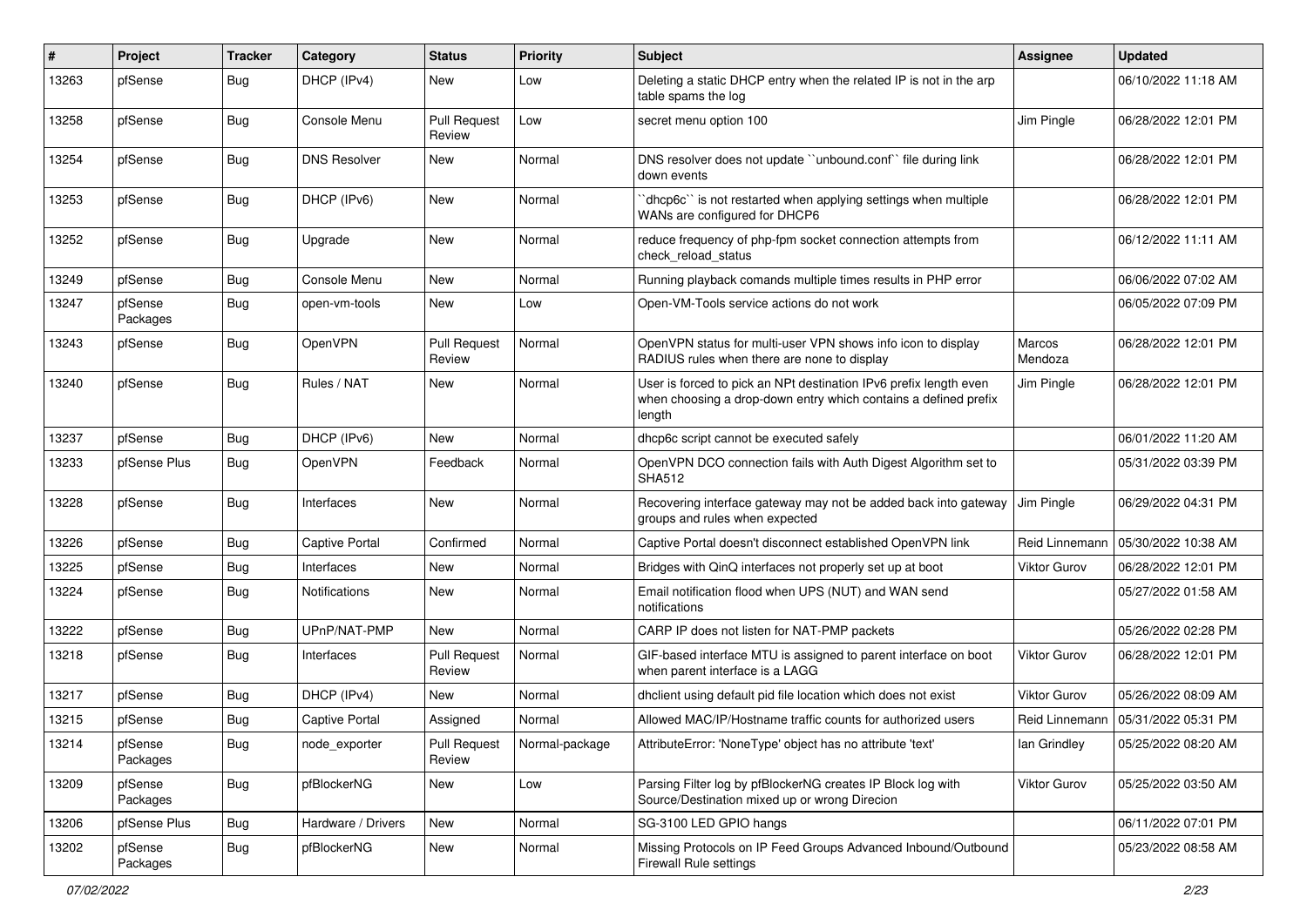| $\pmb{\#}$ | Project             | <b>Tracker</b> | Category           | <b>Status</b> | <b>Priority</b> | <b>Subject</b>                                                                                                                          | Assignee              | <b>Updated</b>      |
|------------|---------------------|----------------|--------------------|---------------|-----------------|-----------------------------------------------------------------------------------------------------------------------------------------|-----------------------|---------------------|
| 13194      | pfSense<br>Packages | <b>Bug</b>     | pfBlockerNG        | <b>New</b>    | Normal          | Remove dead Malc0de feed                                                                                                                |                       | 05/23/2022 05:16 AM |
| 13180      | pfSense<br>Packages | Bug            | pfBlockerNG        | New           | High            | High CPU Utilization with pfb_filter <sup>[]</sup> since PfBlockerNG update to<br>devel 3.1.0 4                                         |                       | 06/14/2022 08:00 AM |
| 13167      | pfSense             | Bug            | Dynamic DNS        | <b>New</b>    | Normal          | phpDynDNS: DigitalOcean ddns update fails (bad request, invalid<br>character '-' in request id)                                         |                       | 06/16/2022 09:30 PM |
| 13158      | pfSense             | Bug            | Web Interface      | New           | Normal          | Input validation error when applying limiter changes                                                                                    |                       | 05/14/2022 05:32 PM |
| 13154      | pfSense<br>Packages | <b>Bug</b>     | pfBlockerNG        | Confirmed     | Normal          | pfBlocker causing excessive CPU load                                                                                                    |                       | 06/28/2022 01:14 PM |
| 13144      | pfSense             | Bug            | Rules / NAT        | <b>New</b>    | Very Low        | Firewall rule entries can get out of sync when entries are deleted<br>while other administrators are editing entries simultaneously     |                       | 05/10/2022 07:26 AM |
| 13141      | pfSense<br>Packages | <b>Bug</b>     | squidguard         | <b>New</b>    | Normal          | wrong page squidguard block                                                                                                             |                       | 05/09/2022 05:33 PM |
| 13132      | pfSense             | <b>Bug</b>     | Backup / Restore   | New           | Normal          | Two SSHDATA Sections in Restored Config Breaks Unit                                                                                     | Jim Pingle            | 06/29/2022 07:53 AM |
| 13128      | pfSense<br>Packages | Bug            | Zabbix             | New           | Normal          | Zabbix Agent 6: HA Server Setup                                                                                                         |                       | 05/05/2022 01:55 AM |
| 13115      | pfSense<br>Packages | Bug            | WireGuard          | Feedback      | Normal          | WireGuard panic due to KBI changes in "'udp_tun_func_t()'"                                                                              | Christian<br>McDonald | 05/15/2022 10:47 AM |
| 13114      | pfSense<br>Packages | Bug            | <b>BIND</b>        | Feedback      | Normal          | BIND calls rndc in rc stop when named is not running                                                                                    | <b>Stuart Wyatt</b>   | 05/04/2022 12:41 PM |
| 13110      | pfSense             | <b>Bug</b>     | CARP               | <b>New</b>    | Very Low        | changing CARP VIP address does not update outbound NAT<br>interface IP                                                                  |                       | 05/03/2022 02:52 PM |
| 13102      | pfSense             | Bug            | <b>IPsec</b>       | <b>New</b>    | Normal          | Deleting an IPSec tunnel doesn't destroy the SA (SADs/SPDs),<br>causes crash in status_ipsec.php                                        | Viktor Gurov          | 06/28/2022 12:01 PM |
| 13098      | pfSense<br>Packages | Bug            | haproxy            | Feedback      | Low             | HAProxy Virtual IP broken link under Frontend setup                                                                                     |                       | 04/27/2022 08:35 AM |
| 13095      | pfSense<br>Packages | Bug            | Snort              | Feedback      | Normal          | Snort VRT change in Shared Object Rules path name results in<br>failure to extract and update Snort Shared Object Rules when<br>enabled | <b>Bill Meeks</b>     | 04/25/2022 12:22 PM |
| 13093      | pfSense             | <b>Bug</b>     | Authentication     | In Progress   | Normal          | LDAP authentication fails with extended query and RFC2307 group<br>lookups enabled                                                      | Chris Linstruth       | 06/28/2022 06:09 PM |
| 13090      | pfSense             | Bug            | <b>OpenVPN</b>     | <b>New</b>    | Normal          | OpenVPN: do not use legacy deprecated netbios settings                                                                                  | Jim Pingle            | 04/22/2022 11:19 AM |
| 13089      | pfSense             | Bug            | OpenVPN            | New           | Normal          | OpenVPN: fix some netbios options were preserved even if teh<br>Netbios option was unchecked                                            | Jim Pingle            | 04/22/2022 11:06 AM |
| 13088      | pfSense             | Bug            | <b>OpenVPN</b>     | <b>New</b>    | Normal          | OpenVPN Client Overrides: properly hide/show form fields                                                                                | Jim Pingle            | 06/08/2022 09:15 AM |
| 13087      | pfSense             | Bug            | OpenVPN            | New           | Normal          | OpenVPN Server: hide WINS servers list when netbios option is<br>unchecked while WINS servers is checked                                |                       | 04/22/2022 10:29 AM |
| 13076      | pfSense             | Bug            | Gateway Monitoring | <b>New</b>    | Normal          | Marking a gateway as down does not affect IPsec entries using<br>gateway groups                                                         |                       | 06/28/2022 12:01 PM |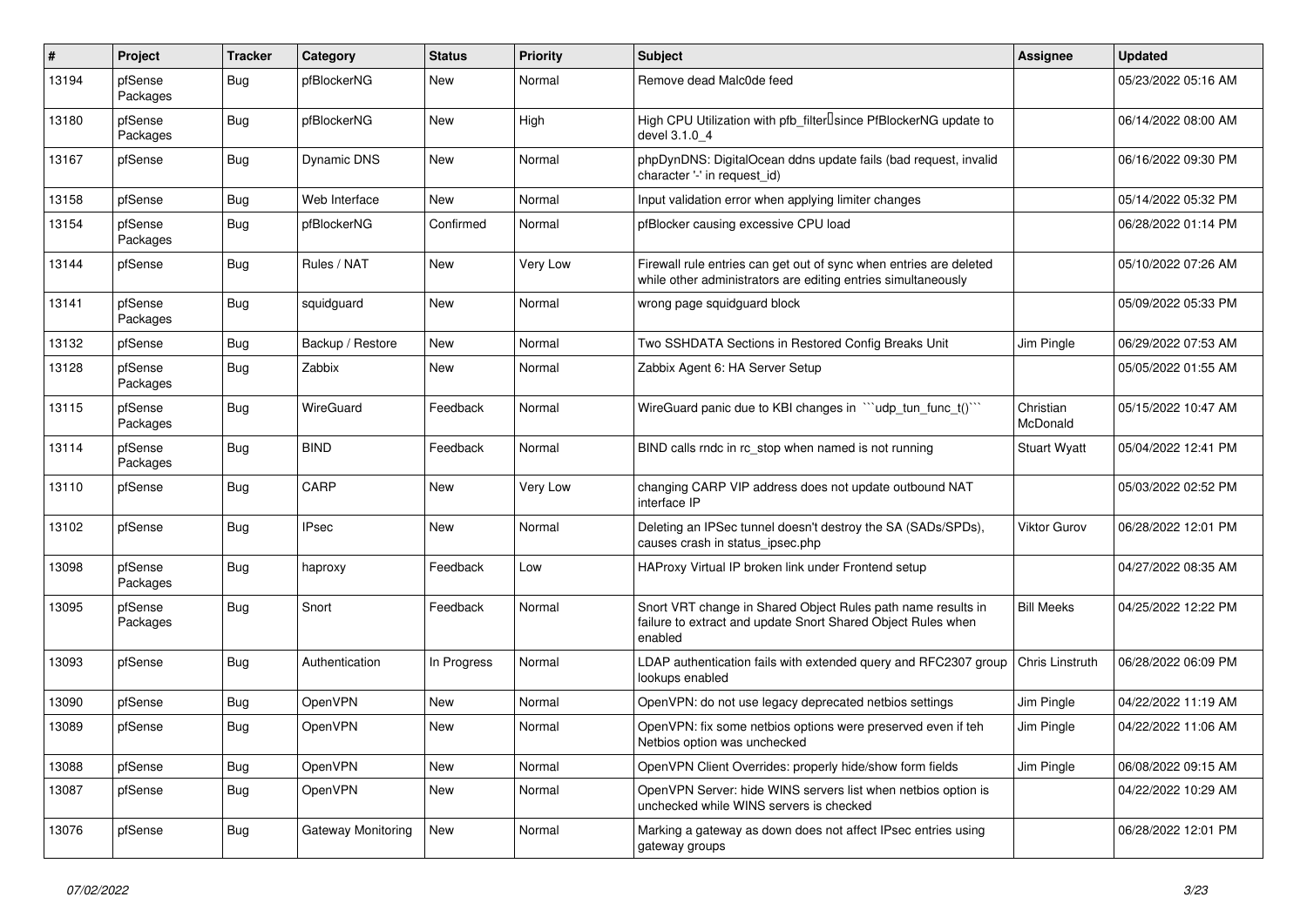| $\vert$ # | Project             | <b>Tracker</b> | Category                        | <b>Status</b>                 | <b>Priority</b> | <b>Subject</b>                                                                                                     | <b>Assignee</b>     | <b>Updated</b>      |
|-----------|---------------------|----------------|---------------------------------|-------------------------------|-----------------|--------------------------------------------------------------------------------------------------------------------|---------------------|---------------------|
| 13074     | pfSense Plus        | Bug            | Cryptographic<br>Modules        | <b>New</b>                    | Normal          | AES-GCM with SafeXcel on Netgate 2100 causes MBUF overload                                                         |                     | 06/12/2022 11:14 AM |
| 13073     | pfSense<br>Packages | <b>Bug</b>     | Squid                           | New                           | Normal          | ClamAV - clamd dies with high CPU load and thus the C-ICAP of<br>squid-reverse proxy causes http:500 errors        |                     | 04/19/2022 05:38 AM |
| 13068     | pfSense             | Bug            | Aliases / Tables                | New                           | Normal          | Error loading rules when URL Table IPs content is empty                                                            |                     | 04/17/2022 09:07 PM |
| 13067     | pfSense             | <b>Bug</b>     | <b>FilterDNS</b>                | <b>New</b>                    | Normal          | filterdns resolve interval is twice the intended value                                                             |                     | 04/17/2022 07:45 PM |
| 13053     | pfSense<br>Packages | Bug            | <b>ACME</b>                     | <b>New</b>                    | Normal          | LoopiaAPI error handling                                                                                           |                     | 05/05/2022 10:58 AM |
| 13051     | pfSense             | <b>Bug</b>     | <b>Traffic Shaper</b><br>(ALTQ) | <b>New</b>                    | Normal          | Firewall traffic shaper by interface selection unknow                                                              |                     | 04/12/2022 07:03 AM |
| 13046     | pfSense             | Bug            | Rules / NAT                     | <b>New</b>                    | Normal          | Floating rule applied to IPv6 interface with a SLAAC DHCPv6<br>gateway reports error on boot                       |                     | 04/11/2022 09:50 AM |
| 13045     | pfSense<br>Packages | <b>Bug</b>     | <b>WireGuard</b>                | New                           | Normal          | Firewall floating rules ignore WireGuard traffic                                                                   |                     | 04/11/2022 09:40 AM |
| 13043     | pfSense<br>Packages | Bug            | WireGuard                       | New                           | Normal          | OSPF over Wireguard interface doesn't populate neighbors after<br>reboot                                           |                     | 04/11/2022 09:22 AM |
| 13034     | pfSense<br>Packages | <b>Bug</b>     | Zabbix                          | Feedback                      | Normal          | Zabbix6 Agent and Proxy fail to set the PSK from the web GUI in<br>its conf files                                  | Viktor Gurov        | 04/06/2022 11:59 AM |
| 13022     | pfSense<br>Packages | <b>Bug</b>     | haproxy                         | Feedback                      | Normal          | HAProxy - Sub Frontends ignore Client verification CA certificates                                                 |                     | 04/06/2022 12:55 PM |
| 13018     | pfSense<br>Packages | <b>Bug</b>     | pfBlockerNG                     | <b>New</b>                    | Normal          | TLD and DNSBL Safesearch DOH conflict disables TLD block<br>when conflicting DOH FQDN is deselected or whitelisted |                     | 04/01/2022 05:59 PM |
| 13014     | pfSense             | Bug            | <b>IPsec</b>                    | <b>New</b>                    | Normal          | Charon.vici can get in a bad state                                                                                 | Mateusz Guzik       | 06/28/2022 12:01 PM |
| 13003     | pfSense             | <b>Bug</b>     | Hardware / Drivers              | New                           | Normal          | Malicious Driver Detection event on ixl driver                                                                     |                     | 06/25/2022 05:00 PM |
| 13000     | pfSense             | Bug            | <b>IPsec</b>                    | New                           | Low             | IPsec AES-GCM encryption algorithm "Key Length" field should be<br>labeled "ICV Length"                            |                     | 03/30/2022 07:40 AM |
| 12982     | pfSense<br>Packages | <b>Bug</b>     | FreeRADIUS                      | <b>New</b>                    | Normal          | FreeRadius RadReply table entries missing from pf                                                                  |                     | 06/19/2022 05:38 PM |
| 12979     | pfSense<br>Packages | <b>Bug</b>     | Snort                           | <b>Pull Request</b><br>Review | High            | Snort Rules Update Process Using Deprecated FreeBSD<br><b>Subdirectory Name</b>                                    | <b>Bill Meeks</b>   | 03/24/2022 09:02 AM |
| 12974     | pfSense Plus        | <b>Bug</b>     | Installer                       | <b>New</b>                    | Normal          | Typing anything into 1100/2100 recovery installer causes process<br>to stop                                        |                     | 06/05/2022 04:10 PM |
| 12965     | pfSense<br>Packages | Bug            | <b>FRR</b>                      | <b>Pull Request</b><br>Review | Normal          | FRR BFD peer configuration is handled incorrectly in some cases                                                    | <b>Viktor Gurov</b> | 03/22/2022 08:04 AM |
| 12960     | pfSense             | Bug            | Installer                       | <b>New</b>                    | Normal          | VGA installer image defaults to serial console, serial console is<br>default in GUI settings                       |                     | 06/28/2022 12:01 PM |
| 12959     | pfSense             | Bug            | DHCP (IPv4)                     | Feedback                      | Normal          | dhcplease process wrongly update host file if client-hostname is<br>empty                                          |                     | 07/01/2022 09:10 AM |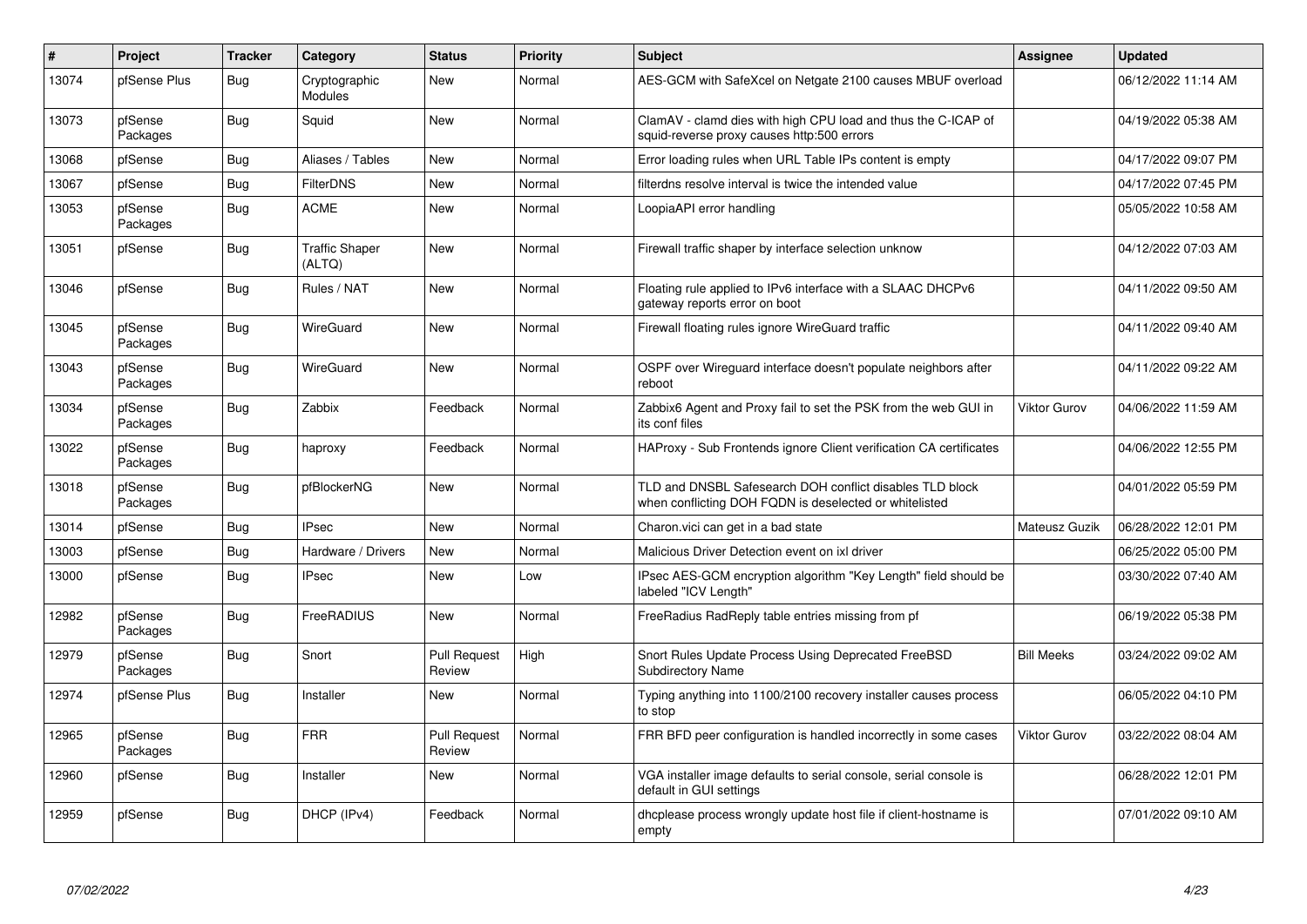| #     | Project             | <b>Tracker</b> | Category                                        | <b>Status</b>                 | <b>Priority</b> | <b>Subject</b>                                                                                        | <b>Assignee</b>       | <b>Updated</b>      |
|-------|---------------------|----------------|-------------------------------------------------|-------------------------------|-----------------|-------------------------------------------------------------------------------------------------------|-----------------------|---------------------|
| 12956 | pfSense<br>Packages | Bug            | Suricata                                        | Confirmed                     | Normal          | suricata fails to use pcre in SID management (e.g. dropsid.conf)                                      |                       | 04/05/2022 12:52 PM |
| 12951 | pfSense<br>Packages | Bug            | <b>FRR</b>                                      | Feedback                      | Normal          | FRR cannot remove IPv6 routes                                                                         |                       | 03/22/2022 09:24 PM |
| 12950 | pfSense             | Bug            | Routing                                         | <b>New</b>                    | Normal          | OpenVPN as default gateway does not get set at boot time                                              |                       | 04/09/2022 05:46 PM |
| 12947 | pfSense             | Bug            | DHCP (IPv6)                                     | <b>Pull Request</b><br>Review | Normal          | DHCP6 client does not take any action if the interface IPv6 address<br>changes during renewal         |                       | 06/28/2022 12:01 PM |
| 12942 | pfSense             | Bug            | Gateways                                        | New                           | Normal          | Code to kill states for old gateway when reconnecting an interface<br>is incorrect                    | Jim Pingle            | 06/28/2022 12:01 PM |
| 12938 | pfSense             | Bug            | <b>IPv6 Router</b><br>Advertisements<br>(RADVD) | <b>New</b>                    | Normal          | MaxRtrAdvInterval would allow stale DNS servers to be deleted<br>faster                               |                       | 03/12/2022 09:37 AM |
| 12927 | pfSense             | Bug            | OpenVPN                                         | <b>New</b>                    | Normal          | OpenVPN with OCSP enabled allows connections with revoked<br>certificates                             |                       | 03/24/2022 08:22 AM |
| 12926 | pfSense             | Bug            | Interfaces                                      | Feedback                      | Normal          | Changing LAGG type on CARP interfaces makes VIPs go to an<br>"init" State                             |                       | 03/10/2022 10:52 AM |
| 12924 | pfSense<br>Packages | Bug            | WireGuard                                       | <b>New</b>                    | Normal          | DNS Resolver WireGuard ACL Inconsistency                                                              | Christian<br>McDonald | 04/10/2022 10:36 AM |
| 12922 | pfSense             | Bug            | DHCP (IPv4)                                     | <b>New</b>                    | Normal          | Classless static routes received on DHCP WAN can override<br>chosen default gateway                   |                       | 03/28/2022 10:08 AM |
| 12920 | pfSense             | Bug            | Gateway Monitoring                              | <b>Pull Request</b><br>Review | Normal          | Gateway behavior differs when the gateway does not exist in<br>config.xml                             | Viktor Gurov          | 06/28/2022 12:01 PM |
| 12916 | pfSense<br>Packages | Bug            | pfBlockerNG                                     | <b>New</b>                    | Normal          | pfBlockerNG-devel cron job does not trigger xmlrpc sync                                               | Viktor Gurov          | 04/11/2022 12:55 PM |
| 12907 | pfSense<br>Packages | Bug            | <b>PIMD</b>                                     | Feedback                      | Normal          | PIMD: Nonexistent interfaces should be hidden/disabled in<br>pimd.conf before bringing up the service |                       | 03/07/2022 03:51 PM |
| 12905 | pfSense             | Bug            | Web Interface                                   | <b>New</b>                    | Normal          | Add VLAN Re-assignment to Import Interface Mismatch Wizard                                            |                       | 03/07/2022 08:05 AM |
| 12899 | pfSense<br>Packages | Bug            | Suricata                                        | New                           | Normal          | Suricata doesn't honor Pass List                                                                      |                       | 03/04/2022 01:22 PM |
| 12894 | pfSense Plus        | Bug            | Certificates                                    | <b>New</b>                    | Low             | duplicating freshly created certificates through refreshing                                           |                       | 03/03/2022 02:35 PM |
| 12888 | pfSense             | <b>Bug</b>     | Rules / NAT                                     | New                           | Normal          | pfSense sends un-NATed packets during OpenVPN startup                                                 |                       | 03/01/2022 03:13 PM |
| 12878 | pfSense             | <b>Bug</b>     | <b>Traffic Shaper</b><br>(ALTQ)                 | Incomplete                    | Normal          | Traffic shaping by interface, route queue bandwidth inbound, out by<br>a large factor.                |                       | 06/06/2022 07:03 AM |
| 12877 | pfSense             | <b>Bug</b>     | Dynamic DNS                                     | Feedback                      | Normal          | Cloudflare DynDNS fails to update more than two addresses                                             |                       | 05/29/2022 06:56 PM |
| 12875 | pfSense             | <b>Bug</b>     | Package System                                  | New                           | Normal          | Import zabbix-agent6 and zabbix-proxy6 from FreeBSD Ports                                             |                       | 05/28/2022 06:50 PM |
| 12869 | pfSense<br>Packages | <b>Bug</b>     | <b>BIND</b>                                     | Feedback                      | Normal          | Bind DNS Package AAAA filtering Broken on new ZFS Installs                                            | Viktor Gurov          | 03/09/2022 12:38 PM |
| 12857 | pfSense             | <b>Bug</b>     | Gateways                                        | New                           | Normal          | Firewall gateway goes away when making changes to Bridge0<br>device                                   |                       | 02/27/2022 11:20 AM |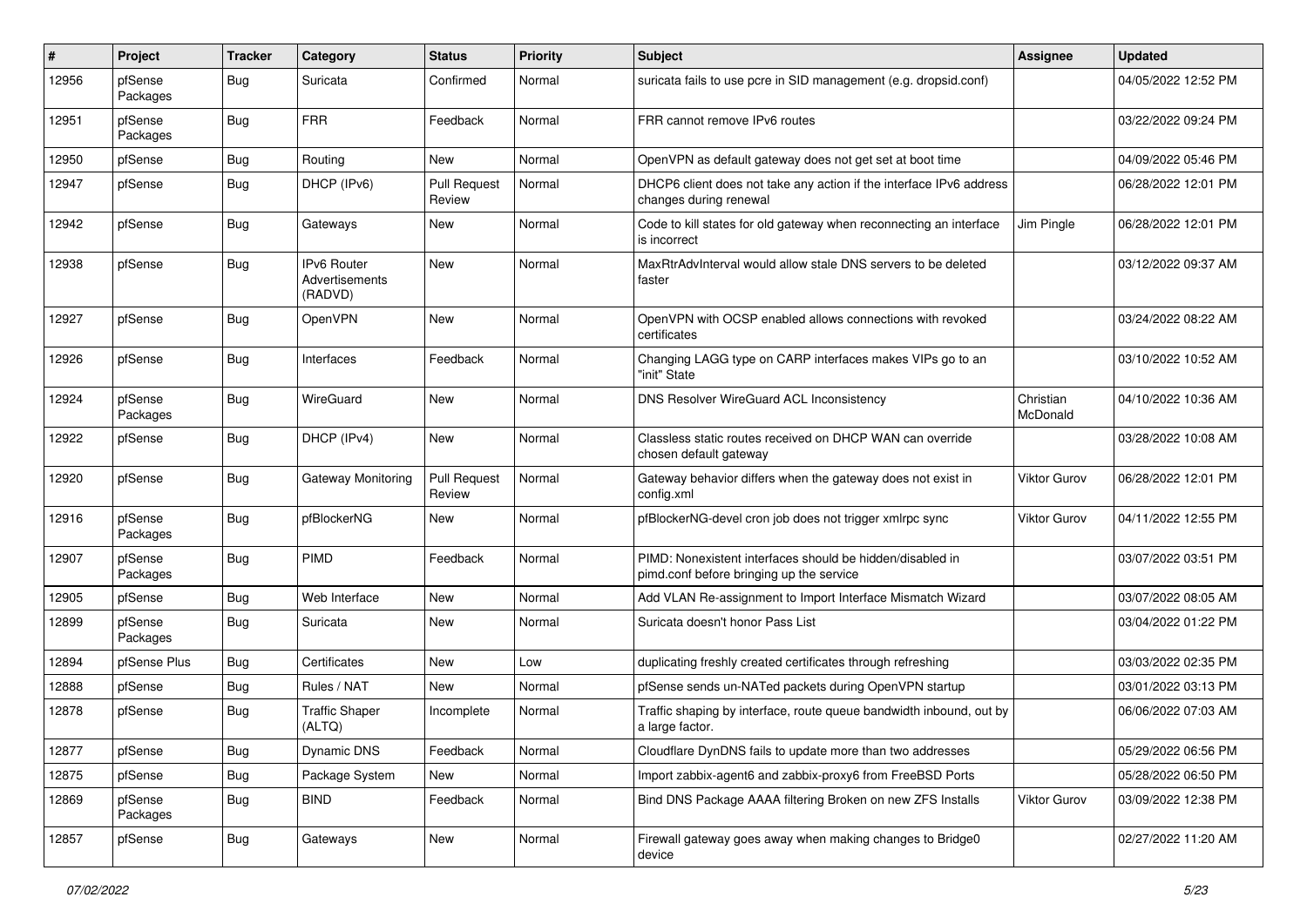| ∦     | Project             | <b>Tracker</b> | Category                            | <b>Status</b>                 | <b>Priority</b> | <b>Subject</b>                                                                                                                                                          | <b>Assignee</b>       | <b>Updated</b>      |
|-------|---------------------|----------------|-------------------------------------|-------------------------------|-----------------|-------------------------------------------------------------------------------------------------------------------------------------------------------------------------|-----------------------|---------------------|
| 12853 | pfSense             | Bug            | <b>NAT Reflection</b>               | Feedback                      | High            | Network Address Translation - Pure NAT pfsense freeze after<br>reboot                                                                                                   |                       | 02/22/2022 08:40 AM |
| 12850 | pfSense             | Bug            | Routing                             | <b>New</b>                    | Low             | Console error during boot: "route: route has not been found"                                                                                                            |                       | 02/22/2022 08:27 AM |
| 12849 | pfSense             | Bug            | <b>Operating System</b>             | New                           | Normal          | pfsync kernel crash on reboot                                                                                                                                           | Mateusz Guzik         | 02/22/2022 02:02 PM |
| 12845 | pfSense<br>Packages | <b>Bug</b>     | softflowd                           | <b>New</b>                    | Normal          | softflowd wrong vlan tag                                                                                                                                                |                       | 02/21/2022 10:40 AM |
| 12829 | pfSense             | Bug            | <b>Traffic Shaper</b><br>(Limiters) | Feedback                      | Normal          | Dummynet kernel module fails to load after upgrade.                                                                                                                     |                       | 03/17/2022 09:26 AM |
| 12828 | pfSense             | Bug            | Wireless                            | <b>New</b>                    | Normal          | pfSense keeps crashing (Fatal trap 12: page fault while in kernel<br>mode)                                                                                              |                       | 02/21/2022 07:55 AM |
| 12823 | pfSense             | Bug            | DHCP (IPv6)                         | New                           | Normal          | Multiple DHCP6 WAN connections PPPoE interface 'defached'<br>status                                                                                                     |                       | 02/18/2022 05:39 AM |
| 12822 | pfSense<br>Packages | Bug            | pfBlockerNG                         | <b>New</b>                    | Normal          | IPv4 Source ASN format not working                                                                                                                                      |                       | 02/18/2022 10:47 AM |
| 12811 | pfSense             | <b>Bug</b>     | Gateway Monitoring                  | <b>New</b>                    | Normal          | Services are not restarted when PPP interfaces connect                                                                                                                  | Jim Pingle            | 06/30/2022 03:18 AM |
| 12797 | pfSense             | Bug            | UPnP/NAT-PMP                        | New                           | Normal          | UPnP+STUN forms invalid outbound NAT rules using the external<br>address discovered from STUN                                                                           |                       | 02/15/2022 01:01 PM |
| 12796 | pfSense             | Bug            | Upgrade                             | Confirmed                     | Normal          | 2.5.2 -> 2.6.0 upgrade segfaults if certain packages are installed.                                                                                                     |                       | 05/24/2022 07:43 AM |
| 12774 | pfSense             | Bug            | Backup / Restore                    | New                           | Normal          | Picture widget image is not saved in backup                                                                                                                             |                       | 04/04/2022 04:48 AM |
| 12767 | pfSense<br>Packages | Bug            | Avahi                               | New                           | Normal          | `Package radavahi-daemon does does not exist in current<br>pfSense version and it has been removed" message on pfSense<br>2.7 restore                                   |                       | 02/07/2022 11:28 AM |
| 12764 | pfSense             | Bug            | Gateways                            | <b>New</b>                    | Normal          | VTI gateway status is pending after assigning the VTI interface                                                                                                         |                       | 02/07/2022 05:41 AM |
| 12762 | pfSense             | Bug            | <b>IPsec</b>                        | New                           | Normal          | IPsec keep alive check ignores Child SA Start Action                                                                                                                    | Viktor Gurov          | 02/07/2022 11:21 AM |
| 12760 | pfSense<br>Packages | Bug            | WireGuard                           | New                           | Normal          | Link-local addresses disallowed on Wireguard interfaces                                                                                                                 | Christian<br>McDonald | 02/07/2022 03:50 AM |
| 12759 | pfSense Plus        | Bug            | Package System                      | <b>New</b>                    | Very Low        | Proprietary packages link to non-existant or non-public github<br>pages                                                                                                 |                       | 02/09/2022 10:43 AM |
| 12757 | pfSense             | Bug            | Diagnostics                         | <b>Pull Request</b><br>Review | Very Low        | Clean up /etc/inc/filter.inc use of pfctl -F                                                                                                                            |                       | 06/28/2022 12:01 PM |
| 12751 | pfSense<br>Packages | Bug            | <b>FRR</b>                          | New                           | Normal          | Improve FRR route restoration after gateway events                                                                                                                      |                       | 02/06/2022 11:07 PM |
| 12747 | pfSense             | <b>Bug</b>     | Logging                             | New                           | Normal          | System log is filled by sshguard                                                                                                                                        |                       | 06/30/2022 05:21 AM |
| 12742 | pfSense<br>Packages | Bug            | FreeRADIUS                          | Feedback                      | Normal          | freeRADIUS virtual-server-default: modules dailycounter,<br>monthlycounter, noresetcounter, expire_on_login in authorize<br>section prevent virtual server from loading |                       | 03/01/2022 12:45 PM |
| 12740 | pfSense             | Bug            | FreeBSD                             | Incomplete                    | Normal          | panic: esp_input_cb: Unexpected address family                                                                                                                          |                       | 01/27/2022 01:19 PM |
| 12737 | pfSense             | Bug            | Certificates                        | New                           | Normal          | CApath is not defined by default in curl                                                                                                                                |                       | 06/28/2022 12:01 PM |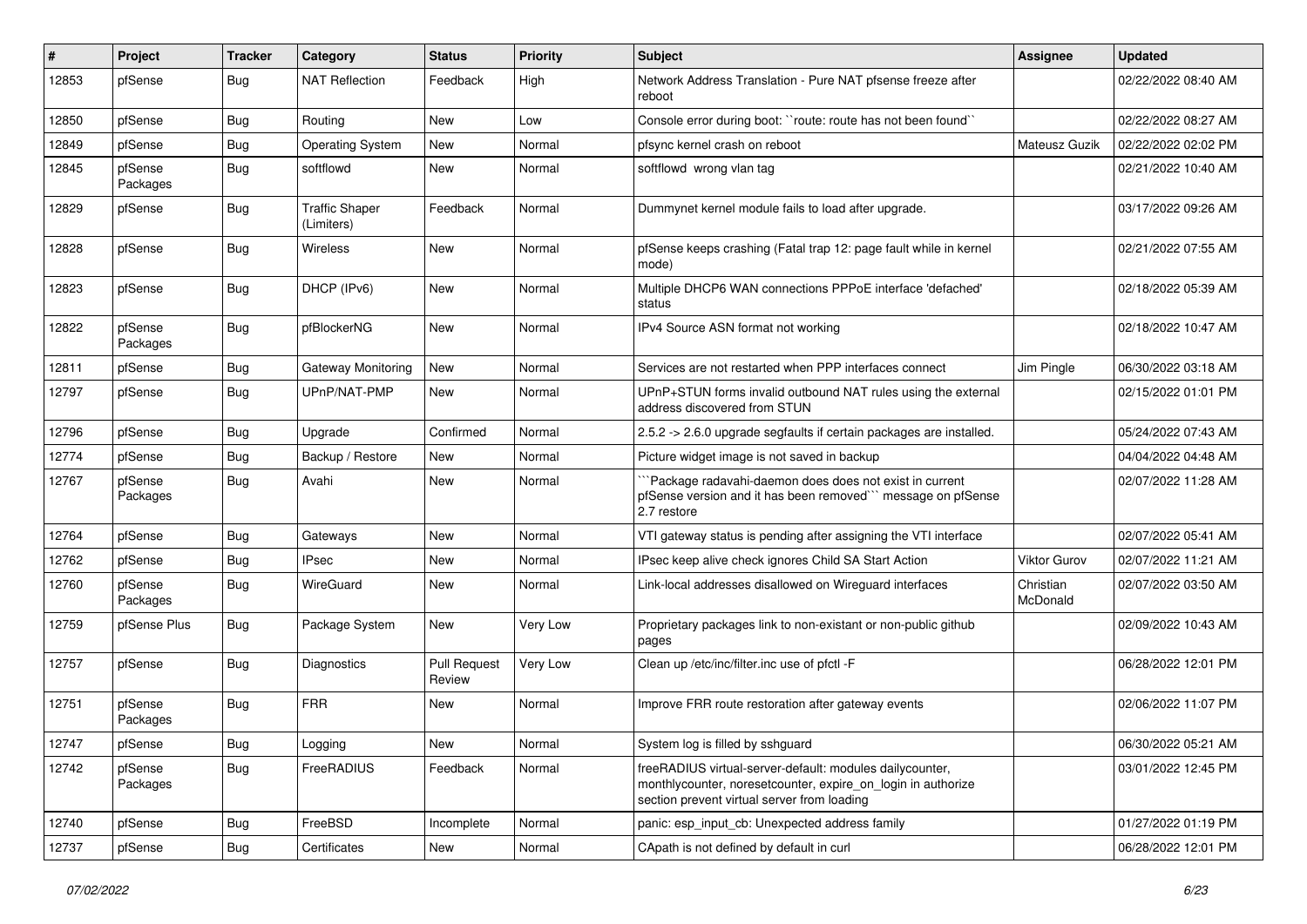| ∦     | Project             | <b>Tracker</b> | Category              | <b>Status</b>                 | <b>Priority</b> | <b>Subject</b>                                                                                                         | <b>Assignee</b>       | <b>Updated</b>      |
|-------|---------------------|----------------|-----------------------|-------------------------------|-----------------|------------------------------------------------------------------------------------------------------------------------|-----------------------|---------------------|
| 12734 | pfSense             | Bug            | Web Interface         | Incomplete                    | Low             | Long hostname breaks DHCP leases layout                                                                                |                       | 01/31/2022 01:03 PM |
| 12732 | pfSense<br>Packages | Bug            | squidguard            | New                           | High            | Squid https filtering squidguard acl target list - erratic behaviour                                                   |                       | 01/26/2022 09:11 AM |
| 12730 | pfSense             | <b>Bug</b>     | <b>Captive Portal</b> | <b>New</b>                    | Normal          | RADIUS accounting does not work if WAN is down                                                                         |                       | 01/26/2022 05:13 AM |
| 12726 | pfSense             | <b>Bug</b>     | Authentication        | New                           | Normal          | LDAP select container button auto populate                                                                             |                       | 01/25/2022 01:48 PM |
| 12720 | pfSense             | Bug            | Rules / NAT           | <b>Pull Request</b><br>Review | Normal          | Hide the "tag" field on non-floating tabs                                                                              | Viktor Gurov          | 01/24/2022 03:11 PM |
| 12715 | pfSense             | Bug            | Authentication        | New                           | Normal          | Long system startup time when LDAP is configured and<br>unavailable during startup.                                    | Christian<br>McDonald | 01/24/2022 05:50 AM |
| 12708 | pfSense             | Bug            | Aliases / Tables      | <b>New</b>                    | Normal          | alias with non resolving DNS entry breaks underlying pf table                                                          |                       | 02/20/2022 06:13 PM |
| 12706 | pfSense<br>Packages | Bug            | pfBlockerNG           | Feedback                      | Normal          | pfBlockerNG and unbound does not work after switching /var to<br>RAM disk                                              | <b>Viktor Gurov</b>   | 03/24/2022 10:47 AM |
| 12705 | pfSense             | Bug            | <b>IPsec</b>          | Incomplete                    | Normal          | ECDSA certificate does not work for IPSec VPN phase 1                                                                  |                       | 01/24/2022 03:22 PM |
| 12683 | pfSense<br>Packages | Bug            | Snort                 | Feedback                      | Normal          | snort get vpns list() does not include OpenVPN CSO                                                                     | <b>Viktor Gurov</b>   | 02/15/2022 10:47 AM |
| 12673 | pfSense             | Bug            | Dashboard             | <b>Pull Request</b><br>Review | Normal          | Firewall Logs Widget fails to update at intervals below 5 seconds.                                                     | Viktor Gurov          | 06/28/2022 12:01 PM |
| 12670 | pfSense<br>Packages | Bug            | <b>ACME</b>           | New                           | Normal          | ACME package writes credentials to system log                                                                          | Viktor Gurov          | 03/07/2022 10:58 AM |
| 12667 | pfSense<br>Packages | Bug            | WireGuard             | <b>New</b>                    | Normal          | Firewall Crashed After Upgrading Wireguard                                                                             |                       | 01/07/2022 09:18 AM |
| 12655 | pfSense<br>Packages | Bug            | Telegraf              | New                           | Normal          | telegraf, wireguard plugin failing                                                                                     |                       | 12/30/2021 05:51 PM |
| 12648 | pfSense             | Bug            | <b>Captive Portal</b> | <b>New</b>                    | Normal          | Undocumented variables 'listenporthttp' and 'listenporthttps'                                                          |                       | 12/28/2021 10:44 AM |
| 12645 | pfSense             | Bug            | <b>IPsec</b>          | New                           | Normal          | filterdns" does not monitor remote IPsec gateways for IPv6<br>address changes                                          | <b>Viktor Gurov</b>   | 06/28/2022 12:01 PM |
| 12632 | pfSense             | Bug            | Gateways              | <b>New</b>                    | High            | Assigning a /30 WAN IP address at the console does not save the<br>gateway correctly                                   |                       | 06/28/2022 12:01 PM |
| 12623 | pfSense<br>Packages | Bug            | <b>ACME</b>           | New                           | Normal          | acme.sh package   DNS-ISPConfig settings                                                                               | Viktor Gurov          | 03/10/2022 03:42 PM |
| 12612 | pfSense             | Bug            | <b>DNS Resolver</b>   | New                           | Normal          | DNS Resolver is restarted during every "rc.newwanip" event                                                             |                       | 06/28/2022 12:01 PM |
| 12608 | pfSense<br>Packages | <b>Bug</b>     | WireGuard             | New                           | High            | WireGuard tunnels monitored by dpinger causing system to stop<br>routing completely in certain situations              | Christian<br>McDonald | 12/16/2021 03:14 PM |
| 12607 | pfSense Plus        | <b>Bug</b>     | Hardware / Drivers    | New                           | High            | Instability with Snort Inline with AWS Instances                                                                       |                       | 01/10/2022 09:03 PM |
| 12563 | pfSense             | Bug            | OpenVPN               | New                           | Normal          | OpenVPN server doesn't support Framed-IPv6-Address RADIUS<br>attribute                                                 |                       | 12/03/2021 11:19 AM |
| 12552 | pfSense             | Bug            | OpenVPN               | New                           | Normal          | "Pull DNS" option within OpenVPN client does not cause pfSense<br>to use DNS servers assigned by remote OpenVPN server |                       | 12/08/2021 08:45 AM |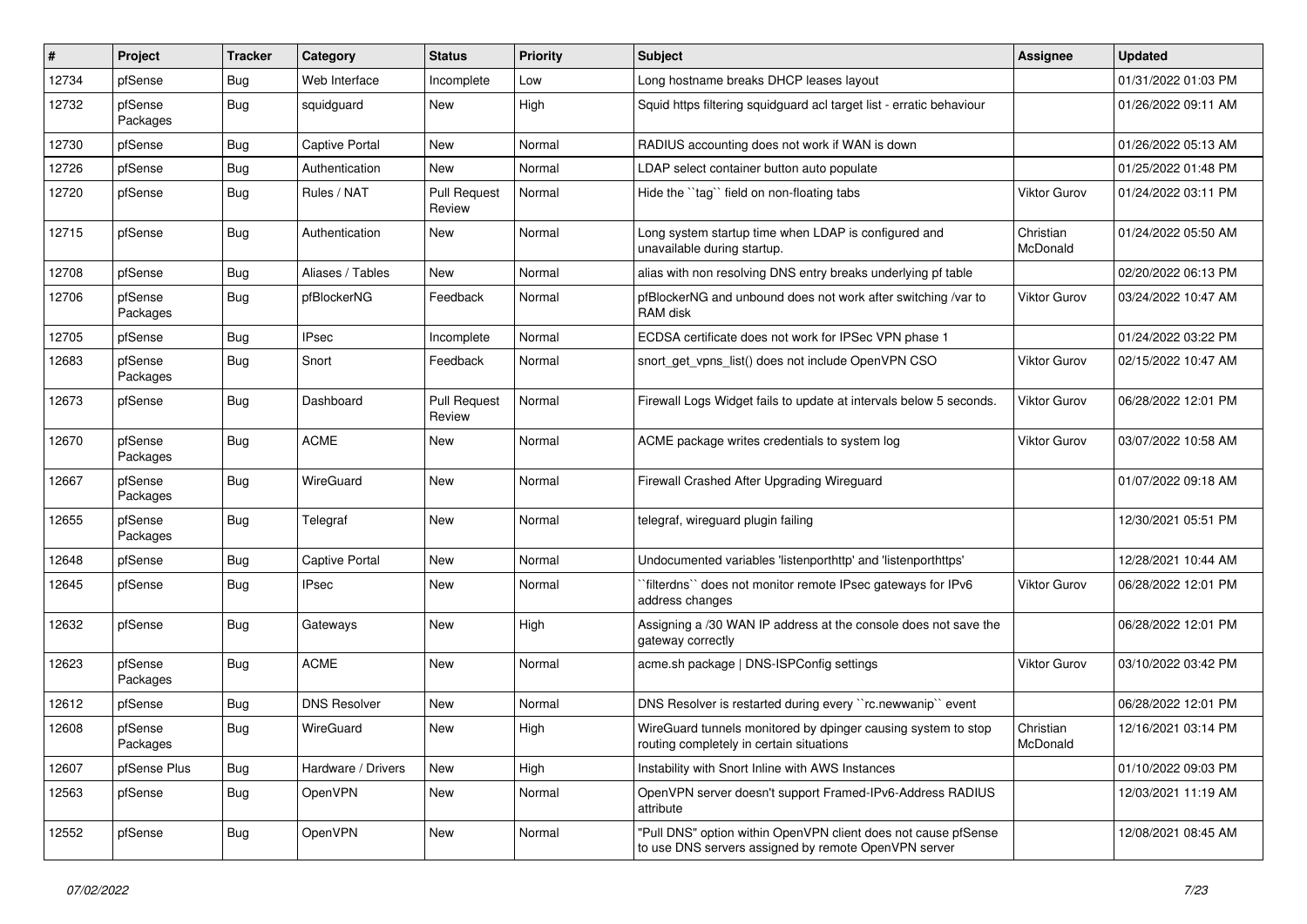| #     | Project             | <b>Tracker</b> | Category                        | <b>Status</b>                 | <b>Priority</b> | Subject                                                                                                                                    | <b>Assignee</b> | <b>Updated</b>      |
|-------|---------------------|----------------|---------------------------------|-------------------------------|-----------------|--------------------------------------------------------------------------------------------------------------------------------------------|-----------------|---------------------|
| 12547 | pfSense             | <b>Bug</b>     | <b>Operating System</b>         | Feedback                      | Normal          | unsheduled system reboot/crash                                                                                                             | Mateusz Guzik   | 12/01/2021 01:20 PM |
| 12543 | pfSense             | Bug            | Web Interface                   | Feedback                      | Normal          | Deleteing a Outbound NAT rule gave me an empty rule and<br>displayed php error in UI.                                                      |                 | 02/14/2022 04:36 AM |
| 12542 | pfSense             | Bug            | Virtual IP Addresses            | <b>New</b>                    | Normal          | Cannot assign a same IPv6 Link-Local address to different<br>interfaces                                                                    |                 | 11/25/2021 01:41 AM |
| 12539 | pfSense             | Bug            | Interfaces                      | New                           | Low             | Changing VLAN ID for LAN interface in assignments silently fails.                                                                          |                 | 11/23/2021 04:12 AM |
| 12538 | pfSense<br>Packages | <b>Bug</b>     | <b>PIMD</b>                     | New                           | Normal          | PIMD sub-interface bug                                                                                                                     |                 | 11/20/2021 09:44 PM |
| 12519 | pfSense             | Bug            | Authentication                  | <b>New</b>                    | Normal          | Fail authentication using special character in password via the<br><b>LDAP</b> connector                                                   |                 | 11/12/2021 07:39 AM |
| 12509 | pfSense             | Bug            | <b>OpenVPN</b>                  | <b>New</b>                    | Normal          | Deffered authentication does not work with auth-gen-token<br>external-auth or pusk "auth-token"                                            |                 | 11/08/2021 04:01 AM |
| 12508 | pfSense             | Bug            | <b>DHCP Relay</b>               | <b>New</b>                    | Normal          | DHCP Relay over VPN                                                                                                                        |                 | 11/06/2021 11:25 AM |
| 12507 | pfSense<br>Packages | Bug            | softflowd                       | <b>Pull Request</b><br>Review | Normal          | Add support for bi-directional flows in softflowd                                                                                          |                 | 11/11/2021 03:53 AM |
| 12506 | pfSense<br>Packages | Bug            | Suricata                        | Feedback                      | Normal          | Only selected instance is restarted on suppress list change                                                                                | Viktor Gurov    | 12/01/2021 04:43 AM |
| 12504 | pfSense             | <b>Bug</b>     | Interfaces                      | New                           | Normal          | BCM57412 NetXtreme-E 10Gb RDMA Ethernet controller issue                                                                                   |                 | 11/05/2021 04:51 AM |
| 12483 | pfSense             | Bug            | Configuration<br>Backend        | <b>New</b>                    | Normal          | GUI creates inconsistent config.xml                                                                                                        |                 | 10/23/2021 06:48 AM |
| 12475 | pfSense<br>Packages | Bug            | OpenVPN Client<br>Export        | Feedback                      | Normal          | OpenVPN Client Export does not show certificate without private<br>kev                                                                     | Jim Pingle      | 02/17/2022 08:24 AM |
| 12467 | pfSense             | Bug            | Captive Portal                  | New                           | Normal          | CP error on client disconnect after reboot                                                                                                 |                 | 10/17/2021 05:35 AM |
| 12464 | pfSense             | Bug            | Logging                         | <b>Pull Request</b><br>Review | Normal          | Syslog Auth messages are sent as Emergency Level                                                                                           |                 | 06/28/2022 12:01 PM |
| 12451 | pfSense             | <b>Bug</b>     | Virtual IP Addresses            | <b>New</b>                    | Normal          | deleteVIP() does not check RFC2136 Update Source                                                                                           |                 | 10/13/2021 10:06 AM |
| 12444 | pfSense<br>Packages | Bug            | ntop                            | New                           | Normal          | ntopng throws errors when viewing single host                                                                                              |                 | 10/11/2021 12:39 PM |
| 12436 | pfSense             | Bug            | PPPoE Server                    | New                           | Normal          | Pppoe server config gui does not allow setting of chap<br>authentication, and sets the network start address for allocation to<br>$\Omega$ |                 | 10/21/2021 08:15 AM |
| 12423 | pfSense<br>Packages | Bug            | pfBlockerNG                     | Feedback                      | Normal          | Dashboard shows "SQLite database missing, Force Reload<br>DNSBL to recover!"                                                               |                 | 12/31/2021 01:06 PM |
| 12421 | pfSense             | <b>Bug</b>     | Rules / NAT                     | New                           | Normal          | IPV6 limiter bug                                                                                                                           |                 | 10/02/2021 08:44 AM |
| 12414 | pfSense<br>Packages | Bug            | pfBlockerNG                     | Feedback                      | Normal          | DNSBL SafeSearch page displays input validation error if DoH /<br>DoT blocking is not enabled                                              |                 | 12/30/2021 02:49 PM |
| 12401 | pfSense             | <b>Bug</b>     | <b>Traffic Graphs</b>           | New                           | Normal          | Traffic graphs with untagged and tagged VLAN on same interface                                                                             |                 | 09/23/2021 09:18 PM |
| 12393 | pfSense             | <b>Bug</b>     | <b>Traffic Shaper</b><br>(ALTQ) | New                           | Low             | Priority of qOthersLow higher than default queues                                                                                          |                 | 09/21/2021 02:48 PM |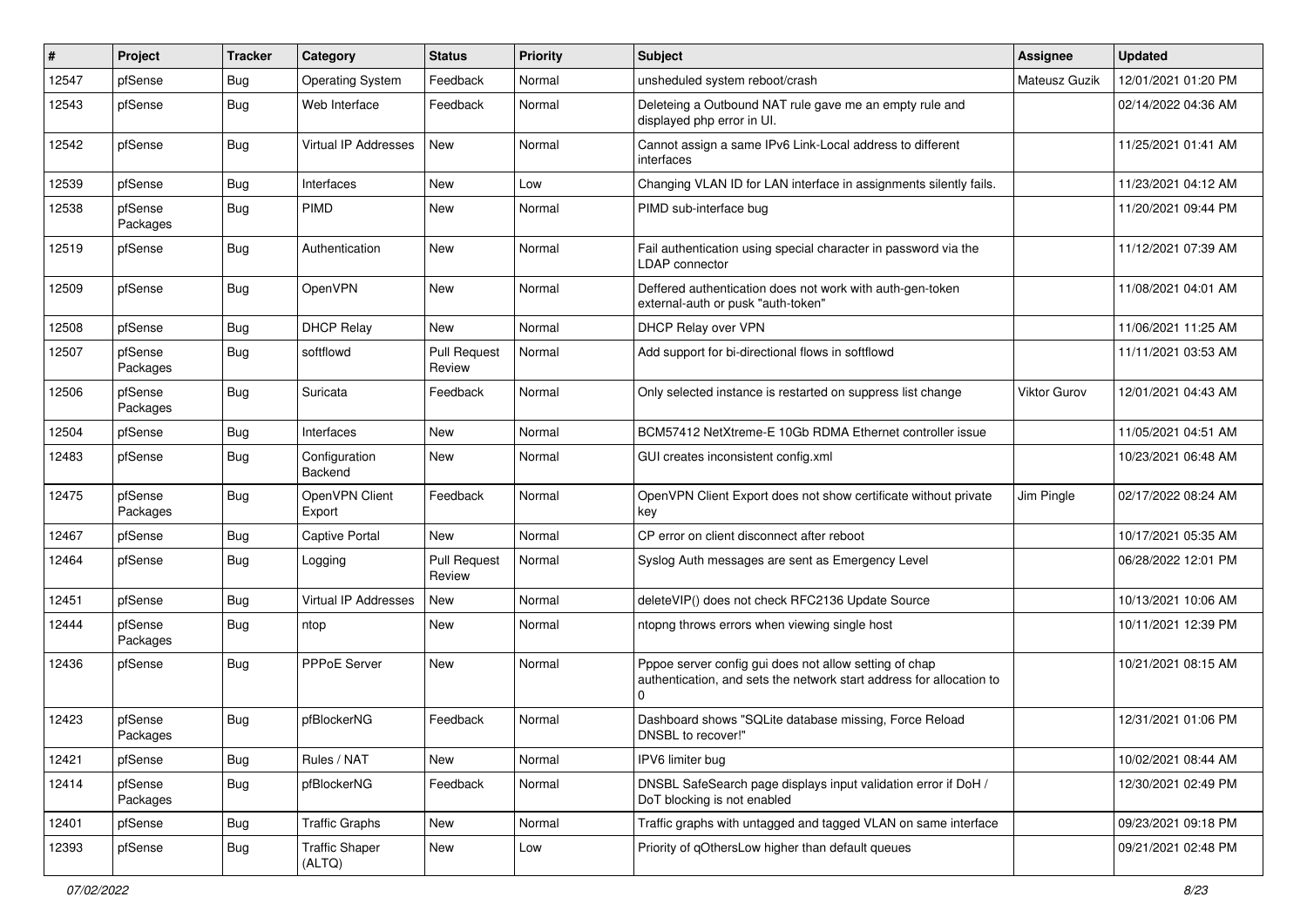| #     | Project             | <b>Tracker</b> | Category                 | <b>Status</b>                 | <b>Priority</b> | Subject                                                                                              | <b>Assignee</b>     | <b>Updated</b>      |
|-------|---------------------|----------------|--------------------------|-------------------------------|-----------------|------------------------------------------------------------------------------------------------------|---------------------|---------------------|
| 12385 | pfSense             | <b>Bug</b>     | Virtual IP Addresses     | <b>Pull Request</b><br>Review | Normal          | deleteVIP() does not check 1:1 NAT and Outbound NAT rules                                            | <b>Viktor Gurov</b> | 06/28/2022 12:01 PM |
| 12357 | pfSense             | Bug            | <b>Captive Portal</b>    | New                           | Normal          | Captive Portal popup Logout button loads full login page in popup<br>when clicked                    |                     | 10/27/2021 12:10 PM |
| 12338 | pfSense<br>Packages | Bug            | <b>RRD Summary</b>       | New                           | Normal          | RRD Summary does not report data on 3100                                                             |                     | 04/15/2022 02:54 PM |
| 12335 | pfSense             | <b>Bug</b>     | <b>IPsec</b>             | <b>New</b>                    | Normal          | IPsec DNS inefficiency                                                                               | Jim Pingle          | 06/28/2022 12:01 PM |
| 12330 | pfSense<br>Packages | Bug            | pfBlockerNG              | Feedback                      | Normal          | pfBlockerNG devel creating invalid NAT rules on boot                                                 |                     | 04/21/2022 12:40 PM |
| 12322 | pfSense<br>Packages | Bug            | Suricata                 | Feedback                      | Normal          | Suricata creates invalid HOME NET entries                                                            | Viktor Gurov        | 09/10/2021 11:42 AM |
| 12286 | pfSense<br>Packages | Bug            | FreeRADIUS               | New                           | Normal          | Add support for ntlm_auth in LDAP                                                                    |                     | 08/20/2021 08:27 AM |
| 12283 | pfSense             | Bug            | Authentication           | New                           | Normal          | LDAP/RADIUS authentication servers configuration does not allow<br>source IP address to be specified |                     | 08/20/2021 01:15 AM |
| 12264 | pfSense<br>Packages | Bug            | Squid                    | Feedback                      | Low             | Stray <table> line in squid monitor.php</table>                                                      | Viktor Gurov        | 12/23/2021 10:53 AM |
| 12260 | pfSense<br>Packages | Bug            | ntop                     | <b>New</b>                    | Normal          | Update popup and version missmatch?                                                                  |                     | 01/08/2022 05:53 AM |
| 12259 | pfSense             | Bug            | <b>Operating System</b>  | New                           | Normal          | Intel em NICs Suffering Performance Degradation on FreeBSD12                                         |                     | 02/25/2022 09:28 PM |
| 12258 | pfSense<br>Packages | Bug            | <b>WireGuard</b>         | Feedback                      | Normal          | Copy key buttons only work in HTTPS mode                                                             |                     | 02/03/2022 04:57 AM |
| 12249 | pfSense             | <b>Bug</b>     | Backup / Restore         | New                           | Normal          | HAProxy causing failed ACB backups                                                                   |                     | 11/15/2021 11:58 PM |
| 12225 | pfSense             | Bug            | Authentication           | <b>Pull Request</b><br>Review | Normal          | Group membership field is not needed for remote groups                                               | Viktor Gurov        | 06/28/2022 12:01 PM |
| 12206 | pfSense<br>Packages | <b>Bug</b>     | NET-SNMP                 | Feedback                      | Normal          | Certificate Manager page doesn't show Net-SNMP used certificates                                     | <b>Viktor Gurov</b> | 12/30/2021 09:40 AM |
| 12188 | pfSense<br>Packages | Bug            | OpenVPN Client<br>Export | New                           | Normal          | client export breaks multi remote configurations                                                     |                     | 10/02/2021 05:58 PM |
| 12178 | pfSense<br>Packages | Bug            | WireGuard                | New                           | Low             | WireGuard always shows 'Configuring WireGuard tunnelsdone.'<br>message on boot                       |                     | 07/30/2021 06:58 AM |
| 12167 | pfSense<br>Packages | Bug            | <b>FRR</b>               | Feedback                      | Normal          | BGP TCP setkey not set if neighbor is in peer group                                                  | Viktor Gurov        | 09/16/2021 09:38 AM |
| 12144 | pfSense             | <b>Bug</b>     | <b>Operating System</b>  | In Progress                   | Normal          | Bug in "df -t" filtering if two filesystems use the same mountpoint                                  | Mateusz Guzik       | 09/10/2021 10:07 AM |
| 12130 | pfSense<br>Packages | Bug            | Zeek                     | New                           | Normal          | Zeek fails to start                                                                                  |                     | 07/15/2021 02:00 AM |
| 12126 | pfSense<br>Packages | <b>Bug</b>     | FreeRADIUS               | New                           | Normal          | freeradius3 0.15.7 31                                                                                |                     | 10/11/2021 08:21 AM |
| 12122 | pfSense             | <b>Bug</b>     | Web Interface            | New                           | Normal          | Perform greedy actions asychronously                                                                 |                     | 07/10/2021 01:10 PM |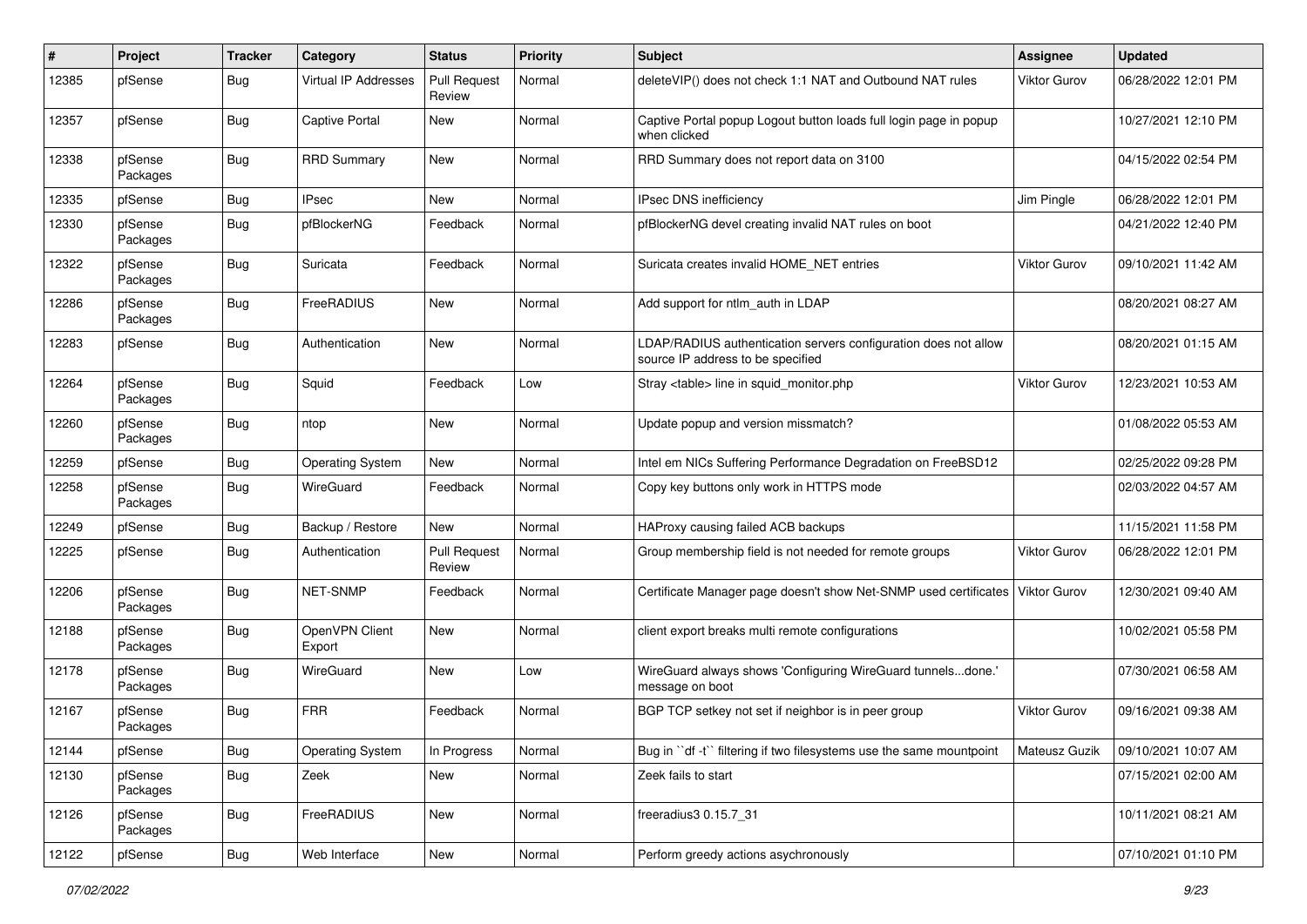| #     | Project             | <b>Tracker</b> | Category                    | <b>Status</b> | <b>Priority</b> | <b>Subject</b>                                                                    | <b>Assignee</b> | <b>Updated</b>      |
|-------|---------------------|----------------|-----------------------------|---------------|-----------------|-----------------------------------------------------------------------------------|-----------------|---------------------|
| 12114 | pfSense<br>Packages | <b>Bug</b>     | syslog-ng                   | Feedback      | Normal          | syslog-ng only binds to the last specified interface                              |                 | 04/21/2022 12:40 PM |
| 12101 | pfSense<br>Packages | <b>Bug</b>     | arpwatch                    | Assigned      | Normal          | ArpWatch Suppression Mac for "flip-flop" not suppressing                          | Viktor Gurov    | 10/09/2021 07:19 PM |
| 12095 | pfSense             | <b>Bug</b>     | Authentication              | <b>New</b>    | Normal          | Memory leak in pcscd                                                              |                 | 06/01/2022 01:01 PM |
| 12084 | pfSense<br>Packages | Bug            | <b>FRR</b>                  | New           | Normal          | libfrr.so.0 error on SG-1100                                                      |                 | 06/26/2021 08:22 AM |
| 12079 | pfSense             | Bug            | <b>IGMP Proxy</b>           | <b>New</b>    | Normal          | IGMPProxy: kernel panic, Sleeping thread owns a non-sleepable<br>lock             | Mateusz Guzik   | 06/28/2022 12:01 PM |
| 12073 | pfSense<br>Packages | Bug            | NET-SNMP                    | Feedback      | Normal          | netsnmptrapd.conf syntax is wrong                                                 |                 | 04/21/2022 12:40 PM |
| 12070 | pfSense             | <b>Bug</b>     | DHCP (IPv4)                 | New           | Low             | <b>VLAN0 for WAN DHCP</b>                                                         |                 | 12/23/2021 04:31 PM |
| 12067 | pfSense             | <b>Bug</b>     | DHCP (IPv4)                 | <b>New</b>    | Very Low        | <b>DHCP Monitoring Statistics Error</b>                                           |                 | 06/21/2021 08:39 AM |
| 12056 | pfSense             | <b>Bug</b>     | Logging                     | New           | Normal          | Filterlog says "Unknown Option %u"                                                |                 | 06/18/2021 05:51 AM |
| 12036 | pfSense<br>Packages | <b>Bug</b>     | Zabbix                      | Feedback      | Normal          | Certificate Manager page do not show Zabbix used certificates                     | Viktor Gurov    | 07/15/2021 11:46 AM |
| 12033 | pfSense<br>Packages | Bug            | pfBlockerNG                 | New           | Normal          | maxmindb and _sqlite3 modules not found                                           |                 | 10/01/2021 04:42 AM |
| 12013 | pfSense             | Bug            | Logging                     | New           | Low             | Reading log data is inefficient in certain cases                                  |                 | 06/08/2021 07:35 AM |
| 12009 | pfSense<br>Packages | <b>Bug</b>     | Zabbix                      | New           | Normal          | Zabbix Agent starts twice by /etc/rc.start_packages                               |                 | 06/08/2021 01:35 AM |
| 11997 | pfSense<br>Packages | Bug            | <b>IPsec Profile Wizard</b> | <b>New</b>    | Normal          | Add Support for Android Strongswan Profiles in the Profile Wizard                 | Jim Pingle      | 07/10/2021 07:51 PM |
| 11992 | pfSense             | <b>Bug</b>     | Virtual IP Addresses        | Confirmed     | High            | GRE Tunnel - Does not work with a virtual IP as endpoint                          |                 | 06/04/2021 01:16 AM |
| 11980 | pfSense<br>Packages | Bug            | FreeRADIUS                  | Feedback      | Normal          | EAP does not work with SQL backend                                                |                 | 07/21/2021 07:24 AM |
| 11970 | pfSense<br>Packages | <b>Bug</b>     | Coreboot                    | <b>New</b>    | Normal          | Netgate Firmware Upgrade Doesn't Work on XG-2758                                  |                 | 04/21/2022 12:39 PM |
| 11961 | pfSense<br>Packages | <b>Bug</b>     | <b>FRR</b>                  | Feedback      | Normal          | FRR OSPF add unwanted area 0 authentication to router ospf                        | Viktor Gurov    | 09/16/2021 10:25 PM |
| 11960 | pfSense             | <b>Bug</b>     | Gateway Monitoring          | Feedback      | Normal          | Gateway Monitoring Traffic Goes Out Default Gateway                               |                 | 12/20/2021 05:43 AM |
| 11953 | pfSense             | <b>Bug</b>     | <b>IGMP Proxy</b>           | <b>New</b>    | Normal          | XG-1541 crashes when igmpproxy is enabled and network<br>interfaces status change |                 | 05/24/2021 04:55 PM |
| 11937 | pfSense<br>Packages | <b>Bug</b>     | haproxy                     | Feedback      | Normal          | HAproxy "Use Client-IP" option breaks Captive Portal                              | Viktor Gurov    | 06/22/2021 08:48 AM |
| 11936 | pfSense<br>Packages | <b>Bug</b>     | <b>FRR</b>                  | Incomplete    | High            | FRR does not connect BGP when using password                                      |                 | 05/19/2021 08:12 AM |
| 11925 | pfSense             | <b>Bug</b>     | <b>OpenVPN</b>              | New           | Normal          | Calling-Station-Id always set to WAN IP                                           |                 | 05/14/2021 09:27 AM |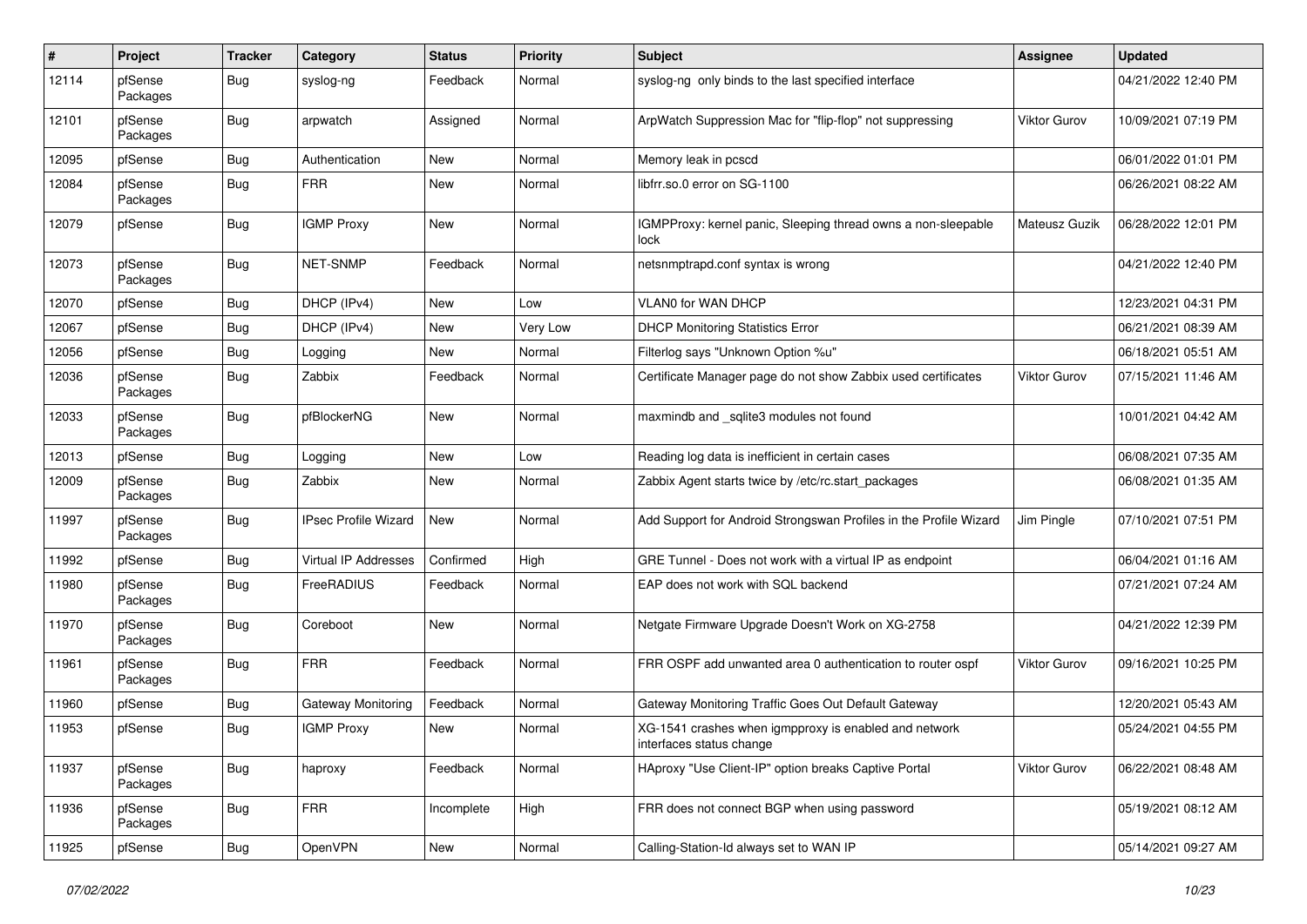| #     | Project             | <b>Tracker</b>   | Category                     | <b>Status</b>                 | <b>Priority</b> | <b>Subject</b>                                                                                           | <b>Assignee</b> | <b>Updated</b>      |
|-------|---------------------|------------------|------------------------------|-------------------------------|-----------------|----------------------------------------------------------------------------------------------------------|-----------------|---------------------|
| 11898 | pfSense<br>Packages | Bug              | apcupsd                      | <b>New</b>                    | Normal          | PHP error from apcupsd dashboard widget                                                                  |                 | 05/07/2021 09:12 AM |
| 11877 | pfSense             | Bug              | Web Interface                | <b>Pull Request</b><br>Review | Very Low        | Labels and description dissapear in firewall schedule edit.php                                           | Viktor Gurov    | 06/28/2022 12:01 PM |
| 11872 | pfSense             | Bug              | Interfaces                   | <b>New</b>                    | Normal          | gif interfaces reporting incorrect traffic counters                                                      |                 | 12/30/2021 04:00 AM |
| 11848 | pfSense<br>Packages | Bug              | Squid                        | New                           | Normal          | Issue with squid cache download speed                                                                    |                 | 04/23/2021 09:30 PM |
| 11847 | pfSense<br>Packages | Bug              | <b>FRR</b>                   | Feedback                      | Normal          | Filters not applied to PEER Groups                                                                       | Viktor Gurov    | 07/30/2021 07:45 PM |
| 11841 | pfSense<br>Packages | Bug              | <b>FRR</b>                   | <b>New</b>                    | Normal          | FRR access lists default bahavior changed to permit by default                                           |                 | 04/22/2021 09:52 AM |
| 11836 | pfSense<br>Packages | Bug              | <b>FRR</b>                   | Assigned                      | Normal          | FRR ACCEPTFILTER unstable                                                                                | Viktor Gurov    | 02/14/2022 07:20 AM |
| 11835 | pfSense<br>Packages | Bug              | <b>FRR</b>                   | <b>New</b>                    | Normal          | FRR OSPF redistributed connected routes disappearing                                                     |                 | 04/22/2021 07:11 AM |
| 11802 | pfSense<br>Packages | Bug              | FreeRADIUS                   | <b>New</b>                    | Normal          | FreeRADIUS sync                                                                                          |                 | 05/10/2021 04:18 AM |
| 11797 | pfSense<br>Packages | Bug              | <b>Status Traffic Totals</b> | <b>New</b>                    | Normal          | Traffic Totals lost upon reboot when using a ramdisk for /var and<br>/tmp                                | John Cornwell   | 04/10/2021 06:27 PM |
| 11786 | pfSense             | Bug              | Services                     | <b>New</b>                    | Normal          | SSH incomplete setup and startup fail while recovering XML<br>backup in a fresh install of pfSense 2.5.0 |                 | 04/17/2021 01:36 PM |
| 11780 | pfSense<br>Packages | Bug              | Suricata                     | <b>New</b>                    | Very High       | Suricata package fails to prune suricata.log                                                             |                 | 08/06/2021 07:18 AM |
| 11778 | pfSense             | Bug              | <b>OpenVPN</b>               | <b>New</b>                    | Normal          | OpenVPN uses 100% CPU after experiencing packet loss                                                     |                 | 02/28/2022 07:38 AM |
| 11777 | pfSense<br>Packages | Bug              | Unbound                      | New                           | Very Low        | Input validation prevents DNS Resolver from being disabled                                               |                 | 04/05/2021 05:51 PM |
| 11770 | pfSense Plus        | Bug              | Hardware / Drivers           | <b>New</b>                    | Normal          | Pantech UML295 USB Modem No Longer Functional                                                            |                 | 04/01/2021 11:28 AM |
| 11763 | pfSense<br>Packages | <b>Bug</b>       | Status Monitoring            | New                           | Normal          | Traffic graphs refresh issue                                                                             |                 | 05/03/2021 09:44 AM |
| 11761 | pfSense             | Bug              | L <sub>2</sub> TP            | New                           | Normal          | L2TP/IPsec VPN : PPP LCP negotiation occurs before user<br>authentication                                |                 | 03/31/2021 04:52 AM |
| 11759 | pfSense             | Bug              | Dashboard                    | <b>New</b>                    | Normal          | Traffic graphs on dashboard double upload on pppoe links                                                 |                 | 12/30/2021 04:00 AM |
| 11756 | pfSense<br>Packages | <sub>i</sub> Bug | haproxy                      | Feedback                      | Normal          | HaProxy does not transfer backend states during reload                                                   | Viktor Gurov    | 07/14/2021 01:21 PM |
| 11746 | pfSense<br>Packages | <b>Bug</b>       | FreeRADIUS                   | Feedback                      | Normal          | Second LDAP server configuration misses the ipaNThash control<br>attribute                               | Viktor Gurov    | 07/14/2021 01:44 PM |
| 11742 | pfSense<br>Packages | <b>Bug</b>       | Suricata                     | New                           | Normal          | Blocking / Unblocking is not working correctly.                                                          |                 | 09/01/2021 11:08 AM |
| 11731 | pfSense             | Bug              | Hardware / Drivers           | New                           | Normal          | Missing support for Realtek USB NICs                                                                     |                 | 03/30/2021 04:32 AM |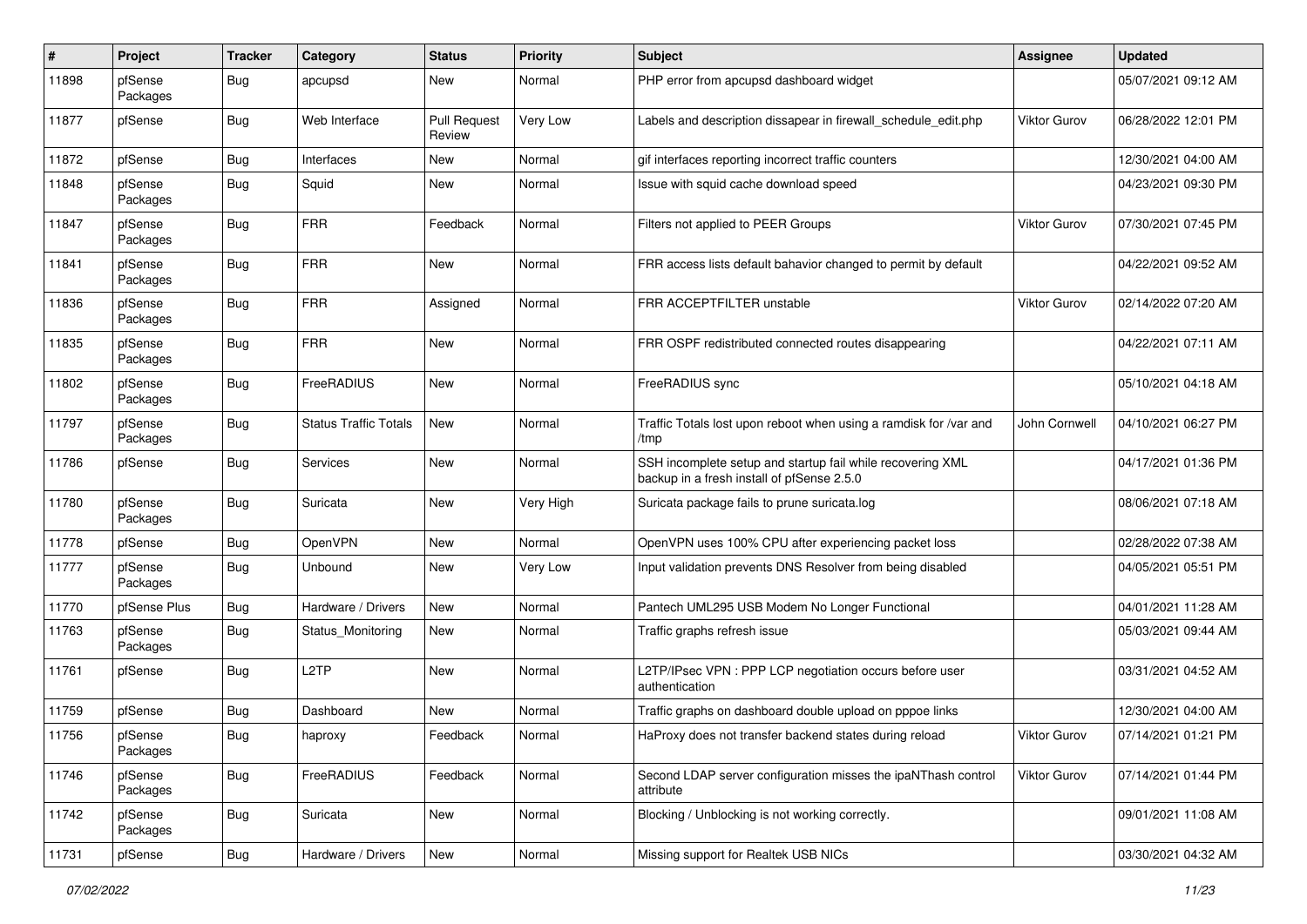| $\vert$ # | <b>Project</b>      | <b>Tracker</b> | Category       | <b>Status</b> | <b>Priority</b> | <b>Subject</b>                                                                                                                                                                                  | <b>Assignee</b> | <b>Updated</b>      |
|-----------|---------------------|----------------|----------------|---------------|-----------------|-------------------------------------------------------------------------------------------------------------------------------------------------------------------------------------------------|-----------------|---------------------|
| 11730     | pfSense             | Bug            | Web Interface  | <b>New</b>    | Normal          | Improve visibility of option selections in dark themes                                                                                                                                          |                 | 03/25/2021 09:38 PM |
| 11724     | pfSense             | Bug            | Package System | <b>New</b>    | Normal          | Packages unexpectedly removed when changing update branches                                                                                                                                     |                 | 03/29/2021 08:09 AM |
| 11717     | pfSense             | Bug            | Rules / NAT    | New           | Normal          | Incorrect port forwarding rules if Destination port alias is not equal<br>to Redirect target port alias                                                                                         |                 | 03/22/2021 06:06 AM |
| 11715     | pfSense             | Bug            | <b>OpenVPN</b> | New           | Normal          | OpenVPN MTU                                                                                                                                                                                     |                 | 03/22/2021 01:35 AM |
| 11693     | pfSense<br>Packages | Bug            | <b>FRR</b>     | Feedback      | Normal          | IPv6 static routing fails                                                                                                                                                                       | Viktor Gurov    | 04/26/2022 08:50 AM |
| 11681     | pfSense<br>Packages | <b>Bug</b>     | <b>FRR</b>     | Feedback      | Normal          | FRR generates invalid BFD configuration after removing interfaces                                                                                                                               | Viktor Gurov    | 07/14/2021 04:40 PM |
| 11666     | pfSense             | Bug            | Logging        | <b>New</b>    | Normal          | GUI Firewall log search not parsing filter.log beyond hard coded<br>limit                                                                                                                       |                 | 03/12/2021 11:38 AM |
| 11657     | pfSense             | <b>Bug</b>     | Interfaces     | <b>New</b>    | Normal          | netmap ring reinit error                                                                                                                                                                        |                 | 03/18/2021 10:32 PM |
| 11650     | pfSense<br>Packages | Bug            | <b>FRR</b>     | New           | Very Low        | FRR configuration broken on restore of manually edited FRR config<br>sections                                                                                                                   |                 | 03/10/2021 08:50 AM |
| 11641     | pfSense             | <b>Bug</b>     | Interfaces     | <b>New</b>    | Normal          | On xn based interfaces without the VLANMTU flag the first VLAN<br>tag defined does not follow the parent interface MTU settings. All<br>subsequent VLAN tags follow the parent interface's MTU. |                 | 03/09/2021 06:42 PM |
| 11626     | pfSense Plus        | Bug            | Authentication | <b>New</b>    | Normal          | Google LDAP connection failed due to lack of SNI for TLS 1.3                                                                                                                                    | Luiz Souza      | 06/27/2022 07:23 AM |
| 11619     | pfSense             | <b>Bug</b>     | Upgrade        | <b>New</b>    | Normal          | Unable to upgrade 2.4.4-p3 to 2.5/21.02-p1                                                                                                                                                      |                 | 08/15/2021 10:00 AM |
| 11610     | pfSense<br>Packages | Bug            | NET-SNMP       | New           | Normal          | NET-SNMP is not setting the correct permissions on AgentX                                                                                                                                       |                 | 06/28/2021 07:54 AM |
| 11592     | pfSense<br>Packages | <b>Bug</b>     | node exporter  | New           | Normal          | Node exporter can not read system statistics                                                                                                                                                    |                 | 10/15/2021 09:37 PM |
| 11572     | pfSense<br>Packages | Bug            | pfBlockerNG    | New           | High            | Auto created firewall rules have IPv4 as protocol only - even for<br>IPv6 lists.                                                                                                                |                 | 06/25/2022 10:59 AM |
| 11566     | pfSense             | <b>Bug</b>     | Web Interface  | <b>New</b>    | Low             | Firewall Maximum Table Entries "default size" is whatever is<br>entered                                                                                                                         |                 | 02/27/2021 10:01 AM |
| 11563     | pfSense<br>Packages | Bug            | <b>BIND</b>    | <b>New</b>    | High            | BIND GUI writes TXT records > 255 characters                                                                                                                                                    |                 | 02/27/2021 07:11 AM |
| 11556     | pfSense             | <b>Bug</b>     | Rules / NAT    | <b>New</b>    | Normal          | Kill all states associated with a NAT address                                                                                                                                                   |                 | 03/19/2021 10:29 AM |
| 11548     | pfSense             | Bug            | Rules / NAT    | New           | Normal          | "rule expands to no valid combination" error from port forward<br>automatic rule mixing IPv4 and IPv6 elements                                                                                  |                 | 02/27/2021 03:18 PM |
| 11541     | pfSense             | Bug            | <b>OpenVPN</b> | <b>New</b>    | Normal          | OpenVPN status does not work properly when set to TCP and<br>Concurrent Connections = 1                                                                                                         |                 | 03/02/2021 02:27 PM |
| 11539     | pfSense             | Bug            | <b>IPsec</b>   | Feedback      | Normal          | Mobile IPsec "split include" value of 0.0.0.0/0 causes some clients<br>to fail                                                                                                                  | Jim Pingle      | 06/28/2022 12:01 PM |
| 11530     | pfSense<br>Packages | Bug            | ntop           | Feedback      | Low             | ntopng 4.2 needs to be updated to 4.3, Bug when accessing a host<br>for details                                                                                                                 |                 | 03/05/2022 08:35 PM |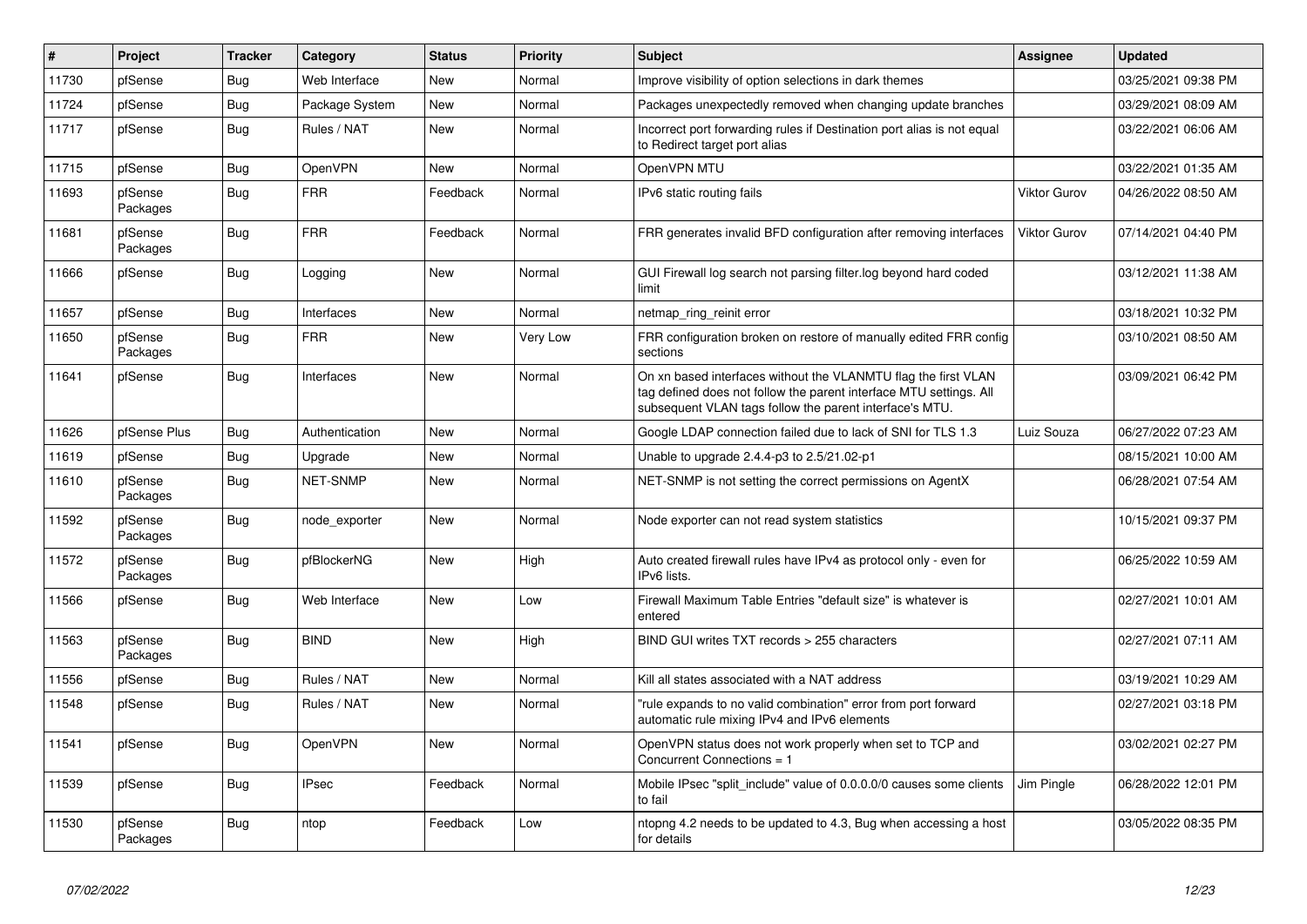| $\pmb{\#}$ | Project             | <b>Tracker</b> | Category         | <b>Status</b>                 | <b>Priority</b> | <b>Subject</b>                                                                       | <b>Assignee</b>     | <b>Updated</b>      |
|------------|---------------------|----------------|------------------|-------------------------------|-----------------|--------------------------------------------------------------------------------------|---------------------|---------------------|
| 11525      | pfSense<br>Packages | Bug            | Suricata         | <b>New</b>                    | Normal          | pfsense 2.5.0 release version for vlan issue to suricata                             |                     | 11/11/2021 08:16 AM |
| 11522      | pfSense<br>Packages | <b>Bug</b>     | Zabbix           | New                           | Normal          | fping6 error                                                                         |                     | 02/24/2021 07:13 AM |
| 11515      | pfSense<br>Packages | Bug            | node exporter    | Feedback                      | Normal          | node exporter 0.18.1 1 - Unable to interact or start the service<br>from web ui      | <b>Viktor Gurov</b> | 07/14/2021 12:37 PM |
| 11509      | pfSense<br>Packages | <b>Bug</b>     | <b>LCDProc</b>   | <b>New</b>                    | Low             | LCD package - not starting at boot - stop and start in Status<br>Window not possible |                     | 02/23/2021 10:55 AM |
| 11503      | pfSense             | Bug            | <b>OpenVPN</b>   | New                           | Normal          | Using multiple authentication backends on an OpenVPN server<br>fails                 |                     | 02/23/2021 12:23 PM |
| 11493      | pfSense<br>Packages | <b>Bug</b>     | Zabbix           | New                           | Very Low        | After upgrade zabbix proxy wont start                                                |                     | 02/21/2021 05:31 AM |
| 11491      | pfSense<br>Packages | <b>Bug</b>     | haproxy          | Feedback                      | Normal          | haproxy-devel v0.62 2 - startup error 'httpchk'                                      | <b>Viktor Gurov</b> | 06/22/2021 08:46 AM |
| 11490      | pfSense<br>Packages | <b>Bug</b>     | Service Watchdog | <b>New</b>                    | Very Low        | Service Watchdog - Impacts Reboots and Package Updates                               |                     | 02/22/2021 12:07 PM |
| 11479      | pfSense<br>Packages | Bug            | snmptt           | <b>New</b>                    | Normal          | snmptt 1.4.2 does not work in daemon mode                                            |                     | 02/20/2021 04:37 PM |
| 11477      | pfSense<br>Packages | Bug            | <b>FRR</b>       | Feedback                      | Normal          | FRR does not recognize some BFD options                                              | <b>Viktor Gurov</b> | 02/26/2021 10:52 PM |
| 11473      | pfSense             | <b>Bug</b>     | Web Interface    | <b>New</b>                    | Normal          | System Activity shows invalid data on SG-3100                                        |                     | 02/19/2021 08:12 PM |
| 11434      | pfSense<br>Packages | Bug            | squidguard       | Feedback                      | Normal          | SquidGuard over 1.16.18 11                                                           |                     | 04/21/2022 12:40 PM |
| 11430      | pfSense             | <b>Bug</b>     | Interfaces       | New                           | Normal          | PHP console spam after Assigning Interfaces                                          |                     | 10/09/2021 10:37 AM |
| 11429      | pfSense             | Bug            | Web Interface    | New                           | Normal          | System Log / Settings form activates "Reset Log Files" button on<br>enter            |                     | 10/28/2021 01:35 PM |
| 11418      | pfSense             | <b>Bug</b>     | <b>IPsec</b>     | <b>New</b>                    | Very Low        | 'NAT-T: Force' is broken for IPv6 IPsec                                              |                     | 02/16/2021 08:25 AM |
| 11414      | pfSense<br>Packages | Bug            | pfBlockerNG      | <b>New</b>                    | Normal          | Enabling feed "Public DNS4 all" breaks some Google services                          |                     | 02/13/2021 02:46 AM |
| 11412      | pfSense             | <b>Bug</b>     | Interfaces       | <b>New</b>                    | Normal          | LLDPD Package Doesn't Work with Switchports                                          |                     | 02/12/2021 08:12 PM |
| 11404      | pfSense<br>Packages | Bug            | <b>FRR</b>       | Feedback                      | Normal          | Incorrect prefix/access lists migration on update                                    | <b>Viktor Gurov</b> | 02/18/2021 09:49 AM |
| 11398      | pfSense<br>Packages | Bug            | pfBlockerNG      | <b>New</b>                    | Normal          | pfBlocker upgrade hangs forever                                                      |                     | 04/21/2022 12:39 PM |
| 11388      | pfSense<br>Packages | Bug            | FreeRADIUS       | Feedback                      | Normal          | Captive Portal authentication error with MySQL backend                               | <b>Viktor Gurov</b> | 02/10/2021 08:54 AM |
| 11377      | pfSense<br>Packages | Bug            | <b>FRR</b>       | <b>Pull Request</b><br>Review | Normal          | <b>FRR</b> deinstall                                                                 |                     | 03/10/2021 08:21 AM |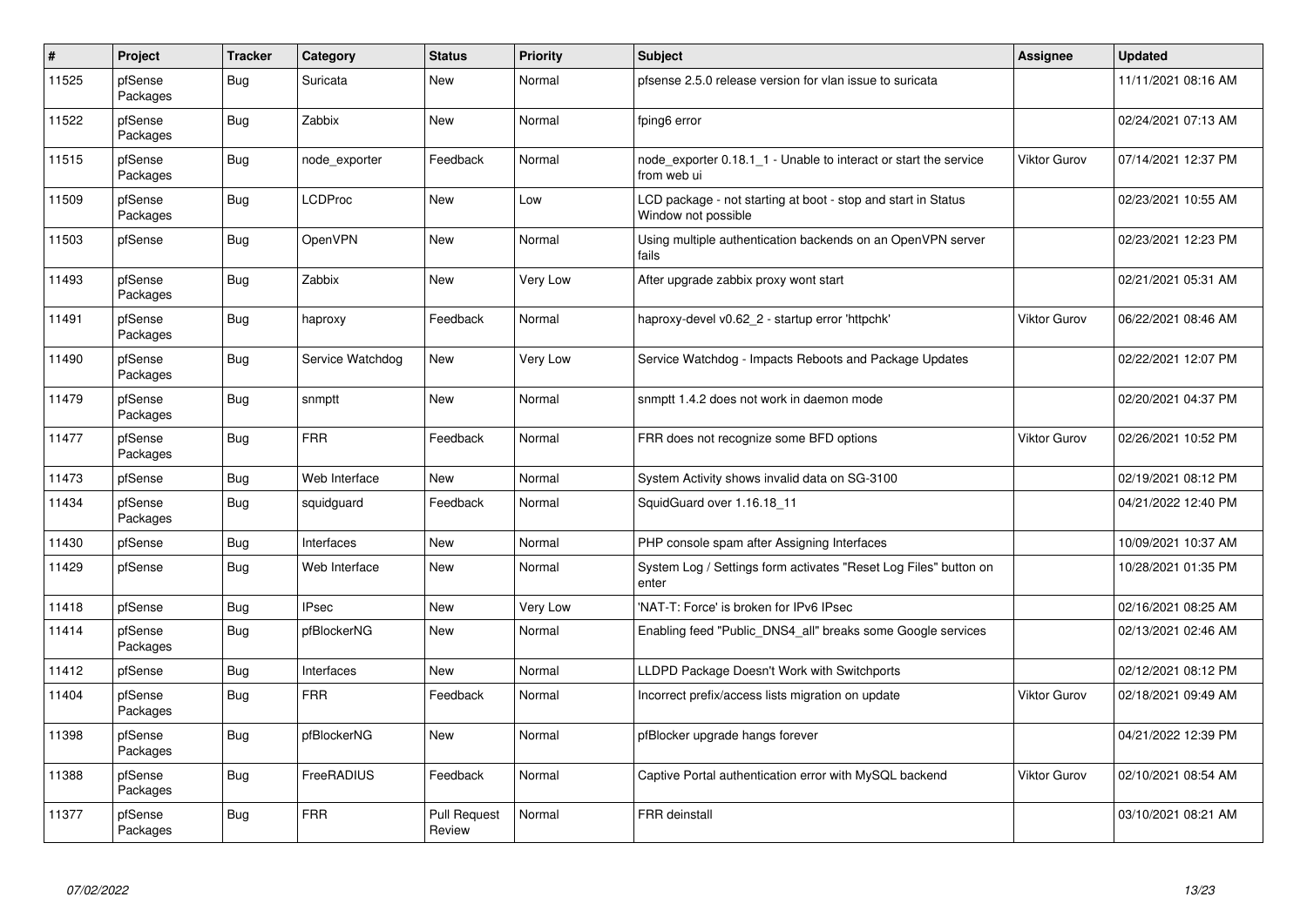| $\pmb{\#}$ | Project             | <b>Tracker</b> | Category                            | <b>Status</b> | Priority | <b>Subject</b>                                                                                                         | Assignee     | <b>Updated</b>      |
|------------|---------------------|----------------|-------------------------------------|---------------|----------|------------------------------------------------------------------------------------------------------------------------|--------------|---------------------|
| 11375      | pfSense<br>Packages | Bug            | apcupsd                             | <b>New</b>    | Normal   | UPS Type <blank> for USB APC</blank>                                                                                   |              | 02/26/2021 11:10 AM |
| 11363      | pfSense             | Bug            | Installer                           | <b>New</b>    | Normal   | Clean Install 2.5.0 fails due to hardware incompability                                                                |              | 02/04/2021 11:06 AM |
| 11352      | pfSense             | Bug            | FreeBSD                             | <b>New</b>    | Low      | CTF types > 2^15 in the pfSense kernel config results in DTrace<br>failing                                             | Scott Long   | 03/17/2021 02:52 AM |
| 11345      | pfSense<br>Packages | <b>Bug</b>     | <b>FRR</b>                          | Feedback      | Normal   | FRR-OSPF - No "prefix-list" possible                                                                                   | Jim Pingle   | 02/04/2021 11:03 PM |
| 11343      | pfSense<br>Packages | Bug            | <b>BIND</b>                         | Feedback      | Low      | Invalid link to pfSense-pkg-bind changelog                                                                             | Viktor Gurov | 04/05/2022 08:12 AM |
| 11335      | pfSense             | Bug            | Interfaces                          | New           | Normal   | Spoofing the MAC on a LAGG interface does not work for some<br>NIC types.                                              |              | 01/29/2021 09:10 AM |
| 11331      | pfSense<br>Packages | Bug            | FreeRADIUS                          | Feedback      | Normal   | FreeRADIUS latest package upgrade broke Plain Mac<br>Authentication                                                    | Viktor Gurov | 01/30/2021 10:08 AM |
| 11296      | pfSense             | <b>Bug</b>     | Routing                             | <b>New</b>    | Normal   | Static route targets may still reachable via default route when the<br>gateway they should route through is down       | Viktor Gurov | 06/28/2022 12:01 PM |
| 11274      | pfSense<br>Packages | <b>Bug</b>     | ntop                                | Feedback      | Normal   | ntopng https web server does not present full certificate chain                                                        | Viktor Gurov | 01/28/2021 09:51 AM |
| 11268      | pfSense             | Bug            | Web Interface                       | <b>New</b>    | Normal   | Cookie named 'id' prevents Edit form fields being set properly                                                         |              | 09/03/2021 06:16 AM |
| 11261      | pfSense<br>Packages | Bug            | pfBlockerNG                         | <b>New</b>    | Normal   | pfBlockerNG ASN numbers in IPv4 (/IPv6) Custom_List generate<br>error(s) "Invalid numeric literal at line 1, column 7" |              | 01/28/2021 08:34 AM |
| 11235      | pfSense<br>Packages | Bug            | Filer                               | <b>New</b>    | Normal   | Filer run script when "state" unchanged                                                                                |              | 01/08/2021 07:24 AM |
| 11232      | pfSense             | <b>Bug</b>     | <b>Operating System</b>             | <b>New</b>    | Normal   | Fix pfSense fsync                                                                                                      |              | 01/08/2021 08:53 AM |
| 11204      | pfSense<br>Packages | <b>Bug</b>     | <b>NET-SNMP</b>                     | Feedback      | Normal   | Fix net-snmp logging to syslog                                                                                         | Jim Pingle   | 03/19/2021 05:10 AM |
| 11203      | pfSense             | <b>Bug</b>     | Certificates                        | <b>New</b>    | Normal   | certificate manager very slow                                                                                          |              | 12/31/2020 11:57 AM |
| 11192      | pfSense             | Bug            | <b>Traffic Shaper</b><br>(Limiters) | Feedback      | Normal   | Using Limiters causes out of order packets within one TCP or UDP<br>flow                                               |              | 01/06/2021 12:09 AM |
| 11185      | pfSense<br>Packages | <b>Bug</b>     | ntop                                | Feedback      | Normal   | Redis service stopping before NtopNg                                                                                   |              | 04/21/2022 12:40 PM |
| 11184      | pfSense             | Bug            | FreeBSD                             | <b>New</b>    | Normal   | PF: State policy cannot be configurable                                                                                |              | 02/09/2021 02:43 AM |
| 11182      | pfSense<br>Packages | Bug            | <b>NRPE</b>                         | <b>New</b>    | Normal   | NRPE in HA syncs the bind IP                                                                                           |              | 12/01/2021 02:15 AM |
| 11180      | pfSense<br>Packages | <b>Bug</b>     | Filer                               | Feedback      | Normal   | Filer run action for files on sync that wan't been modified                                                            | Viktor Gurov | 01/08/2021 07:27 AM |
| 11177      | pfSense             | Bug            | Dynamic DNS                         | New           | Normal   | DDNSv6 not using Check IP Services                                                                                     |              | 12/21/2020 05:02 AM |
| 11174      | pfSense             | Bug            | <b>Traffic Shaper</b><br>(ALTQ)     | Feedback      | Normal   | Incorrect traffic shaping on pppoe interface                                                                           |              | 12/21/2020 11:21 PM |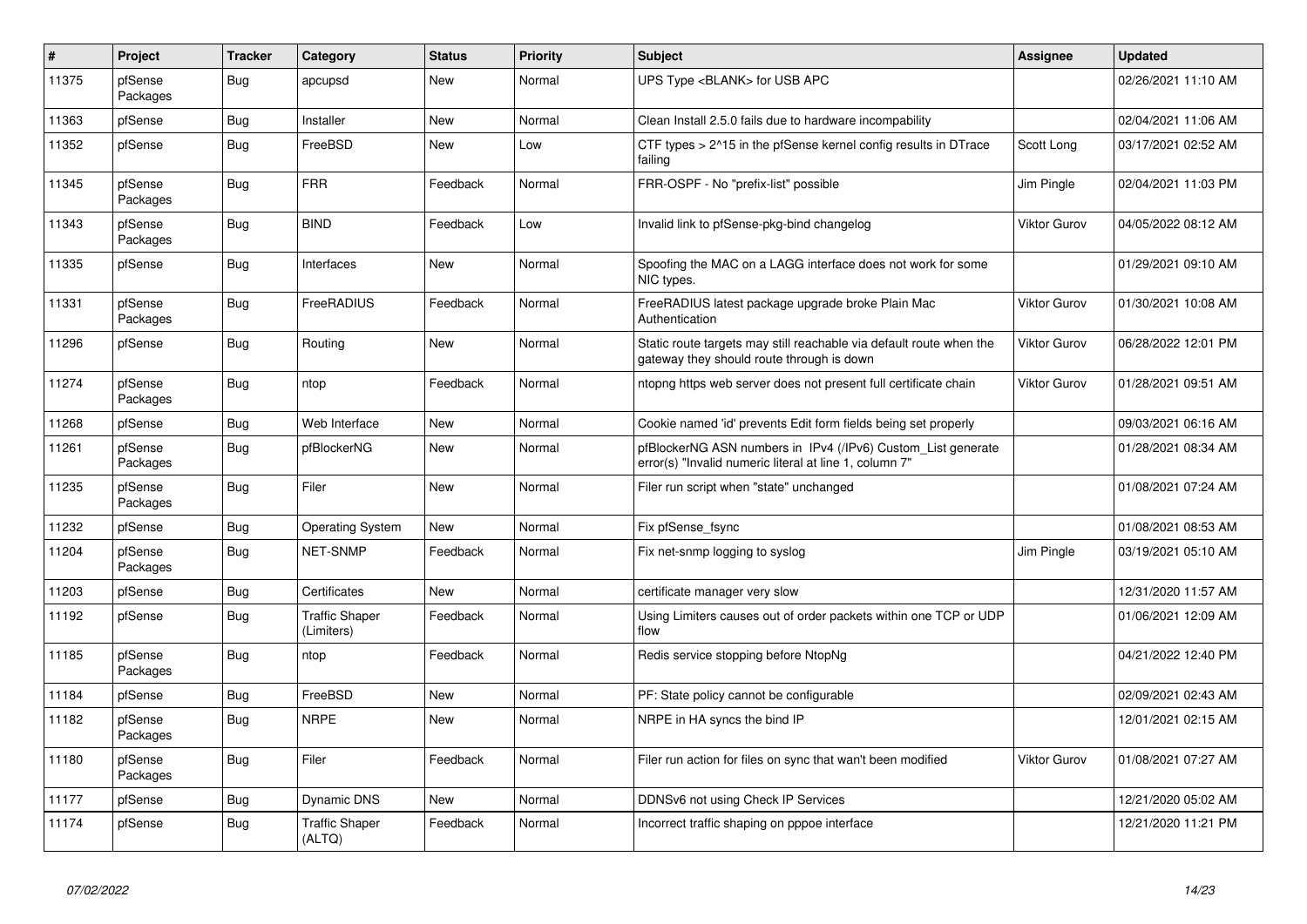| $\vert$ # | Project             | <b>Tracker</b> | Category                | <b>Status</b> | <b>Priority</b> | <b>Subject</b>                                                                                                                      | <b>Assignee</b>     | <b>Updated</b>      |
|-----------|---------------------|----------------|-------------------------|---------------|-----------------|-------------------------------------------------------------------------------------------------------------------------------------|---------------------|---------------------|
| 11158     | pfSense<br>Packages | Bug            | <b>FRR</b>              | New           | High            | <b>FRR Prefix Lists</b>                                                                                                             |                     | 12/30/2020 04:55 PM |
| 11149     | pfSense             | <b>Bug</b>     | <b>DHCP Relay</b>       | New           | Normal          | DHCP relay won't start with DHCP server behind gateway                                                                              |                     | 03/22/2021 05:13 AM |
| 11147     | pfSense             | <b>Bug</b>     | <b>Dynamic DNS</b>      | New           | Normal          | Domeneshop DynDNS IPv4 and IPv6                                                                                                     |                     | 12/09/2020 11:47 PM |
| 11135     | pfSense<br>Packages | Bug            | haproxy                 | Feedback      | High            | HAproxy OCSP reponse crontab bug                                                                                                    | <b>Viktor Gurov</b> | 09/10/2021 11:51 AM |
| 11110     | pfSense             | <b>Bug</b>     | Backup / Restore        | New           | Normal          | Backup file should be checked before restoring a specific area                                                                      |                     | 12/05/2020 02:50 PM |
| 11098     | pfSense<br>Packages | Bug            | Backup                  | Feedback      | Normal          | Backup Files and Directories plugin crashes firewall if /root<br>specified as backup location                                       | Viktor Gurov        | 12/23/2021 10:45 AM |
| 11093     | pfSense             | <b>Bug</b>     | <b>Wireless</b>         | <b>New</b>    | Low             | ral(4) driver non-functional in arm64                                                                                               |                     | 11/21/2020 10:45 AM |
| 11091     | pfSense             | Bug            | Interfaces              | New           | Normal          | Interfaces set as disabled in the configuration have an UP status in<br>the operating system at boot                                | <b>Viktor Gurov</b> | 06/28/2022 12:01 PM |
| 11074     | pfSense<br>Packages | Bug            | <b>BIND</b>             | <b>New</b>    | Low             | bind Zone Settings Zones, Save button opens "Confirmation<br>required to save changes"                                              |                     | 11/16/2020 11:08 AM |
| 11054     | pfSense<br>Packages | Bug            | FreeRADIUS              | Assigned      | Normal          | Check Client Certificate CN not working as described                                                                                | <b>Viktor Gurov</b> | 12/14/2021 07:22 AM |
| 11040     | pfSense<br>Packages | Bug            | pfBlockerNG             | New           | Normal          | pfb filter core faults when clearing firewall log                                                                                   |                     | 11/07/2020 01:44 PM |
| 11036     | pfSense<br>Packages | Bug            | haproxy                 | New           | Normal          | <b>HAproxy ACL</b>                                                                                                                  |                     | 02/11/2022 11:27 AM |
| 11000     | pfSense<br>Packages | Bug            | haproxy                 | <b>New</b>    | Very Low        | haproxy deprecated trick suggested                                                                                                  |                     | 12/23/2020 02:55 PM |
| 10994     | pfSense<br>Packages | Bug            | squidguard              | New           | Low             | SquidGuard Blacklists Restore Default button does not work                                                                          |                     | 10/20/2020 12:26 PM |
| 10990     | pfSense<br>Packages | Bug            | NET-SNMP                | Feedback      | Normal          | net-snmp IPv6 listen address needs to be wrapped in square<br>brackets                                                              |                     | 03/19/2021 05:09 AM |
| 10989     | pfSense<br>Packages | Bug            | Snort                   | <b>New</b>    | Low             | Snort alert page has hidden characters in IPv6 address                                                                              |                     | 10/17/2020 04:06 PM |
| 10980     | pfSense             | Bug            | <b>Operating System</b> | New           | Normal          | rc.local is executed at login by rc.initial, and not at boot time.                                                                  |                     | 10/19/2020 09:39 AM |
| 10959     | pfSense             | <b>Bug</b>     | <b>Traffic Graphs</b>   | Feedback      | Low             | Traffic graph stopped on interface used via netmap                                                                                  |                     | 02/22/2021 02:57 AM |
| 10952     | pfSense             | Bug            | Rules / NAT             | New           | Low             | Inconsistency in Subnet Defaults Between Firewall Rules and<br>Interface Address Assignments                                        |                     | 10/09/2020 12:50 PM |
| 10936     | pfSense<br>Packages | Bug            | haproxy                 | Feedback      | Normal          | both haproxy/haproxy-devel non-existent option lb-agent-chk                                                                         |                     | 04/21/2022 12:40 PM |
| 10935     | pfSense<br>Packages | Bug            | <b>FRR</b>              | New           | Normal          | FRR 0.6.7-6 - BGPD service recycled IPv6 without Route Map                                                                          |                     | 12/30/2020 05:00 PM |
| 10900     | pfSense<br>Packages | Bug            | Backup                  | Feedback      | Normal          | /packages/backup/backup.php?a=download&t=backup HTTP<br>504, or Sends PHP Error Message as ASCII/Text file Named<br>pfsense.bak.tgz |                     | 04/05/2022 01:51 AM |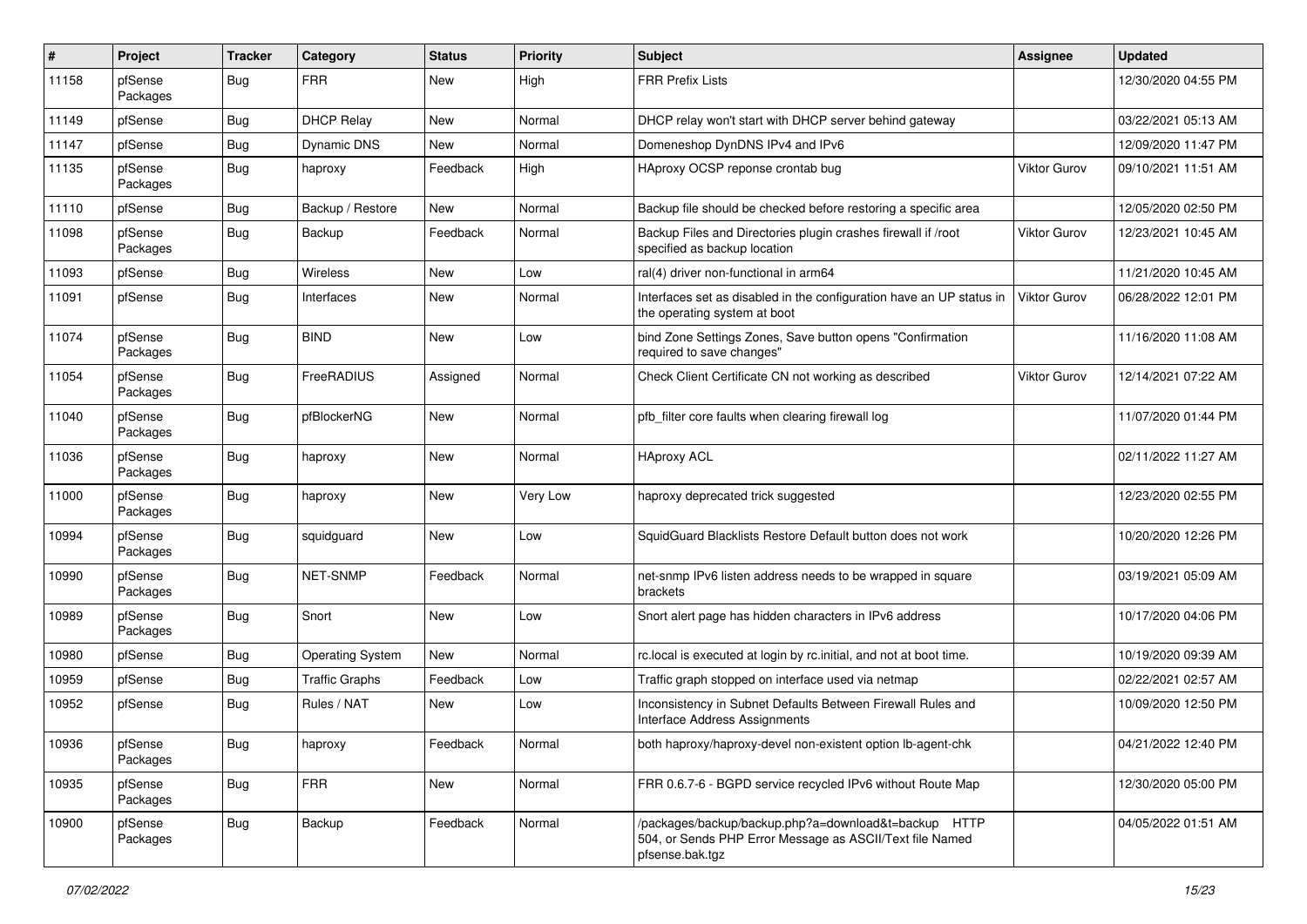| #     | Project             | Tracker    | Category                 | <b>Status</b> | <b>Priority</b> | Subject                                                                                      | <b>Assignee</b> | <b>Updated</b>      |
|-------|---------------------|------------|--------------------------|---------------|-----------------|----------------------------------------------------------------------------------------------|-----------------|---------------------|
| 10892 | pfSense             | <b>Bug</b> | Rules / NAT              | New           | Low             | Large number of VLAN/LANs make floating rules are to read                                    | Jared Dillard   | 02/01/2021 03:29 PM |
| 10875 | pfSense             | Bug        | Gateways                 | New           | Normal          | PPP periodic reset does not fully restore gateway group<br>round-robin functionality         | Luiz Souza      | 11/05/2020 07:44 AM |
| 10845 | pfSense<br>Packages | Bug        | apcupsd                  | New           | Normal          | apcupsd doesn't stop when not enabled                                                        |                 | 08/24/2020 10:16 AM |
| 10833 | pfSense             | Bug        | Configuration<br>Backend | <b>New</b>    | Normal          | unbound exits on configuration error when link status flaps on LAN<br>interface              |                 | 08/13/2020 11:53 PM |
| 10822 | pfSense             | Bug        | DHCP (IPv6)              | <b>New</b>    | Normal          | Deprecated IPv6 prefix won't be announced as deprecated to<br>clients                        |                 | 08/10/2020 09:23 AM |
| 10791 | pfSense<br>Packages | Bug        | PIMD                     | New           | Normal          | Valid (vlan)interfaces do not get vif reporting "Invalid phyint<br>address"                  |                 | 10/06/2020 09:20 AM |
| 10783 | pfSense<br>Packages | Bug        | ntop                     | New           | Normal          | NtopNG is very unstable on arm64                                                             |                 | 07/22/2020 09:07 AM |
| 10765 | pfSense             | Bug        | Authentication           | New           | Normal          | Ampersands in Idap extended query are escaped twice                                          |                 | 09/02/2020 07:55 AM |
| 10760 | pfSense<br>Packages | Bug        | <b>BIND</b>              | <b>New</b>    | High            | pfSense BIND 9.14.12 server terminates due to assertion failure                              |                 | 07/11/2020 04:53 PM |
| 10729 | pfSense             | Bug        | Package System           | <b>New</b>    | Normal          | Certificate verification failed for pkg.freebsd.org                                          |                 | 07/05/2020 01:12 AM |
| 10726 | pfSense             | Bug        | Rules / NAT              | New           | Normal          | Sticky-connections option is bugged - sticky-address cannot be<br>redefined                  |                 | 11/12/2020 10:12 AM |
| 10715 | pfSense             | Bug        | <b>DHCP Relay</b>        | <b>New</b>    | Normal          | DHCPv6 relay always uses the "first" IPv6 address of an interface                            |                 | 06/29/2020 05:01 AM |
| 10714 | pfSense             | Bug        | DHCP (IPv6)              | New           | Normal          | radvd only gives out the prefix of the "first" IPv6 address of an<br>interface               |                 | 10/06/2020 01:03 PM |
| 10712 | pfSense             | Bug        | Rules / NAT              | <b>New</b>    | Normal          | "default allow LAN IPv6 to any" rule does not work right after boot<br>when using IPv6 PD    |                 | 06/30/2020 12:17 AM |
| 10708 | pfSense             | Bug        | Upgrade                  | New           | Normal          | ZFS bootpool boot symlink issue                                                              | Luiz Souza      | 03/08/2021 07:03 AM |
| 10701 | pfSense             | <b>Bug</b> | Web Interface            | New           | Very Low        | Firewall Log too wide with Rule Description Column                                           |                 | 06/25/2020 07:36 AM |
| 10695 | pfSense<br>Packages | Bug        | FreeRADIUS               | <b>New</b>    | Normal          | FreeRadius Accounting skipping MBs after reboot due to power<br>down                         |                 | 06/24/2020 04:49 AM |
| 10693 | pfSense<br>Packages | Bug        | <b>BIND</b>              | New           | Normal          | pfSense Bind Zone Editor UI does not update zone serial number<br>when a change is made      |                 | 09/01/2021 12:51 AM |
| 10692 | pfSense<br>Packages | Bug        | PIMD                     | Feedback      | Normal          | PIMD starts twice at boot                                                                    |                 | 04/21/2022 12:40 PM |
| 10690 | pfSense             | <b>Bug</b> | Installer                | New           | Low             | Not possible to make UFS install on ZFS formatted drive                                      |                 | 04/21/2022 12:39 PM |
| 10671 | pfSense             | Bug        | <b>Operating System</b>  | New           | Normal          | pfsense 2.4.5_1 does not boot on Gen2 2012R2 HyperV VM                                       |                 | 05/09/2021 06:39 AM |
| 10624 | pfSense             | <b>Bug</b> | <b>DNS Resolver</b>      | New           | Normal          | Unbound configuration memory leak with python module + register<br><b>DHCP</b> leases active |                 | 02/26/2021 10:27 AM |
| 10608 | pfSense<br>Packages | Bug        | Squid                    | Feedback      | Normal          | Update squid port to 4.11-p2                                                                 |                 | 03/02/2021 04:00 AM |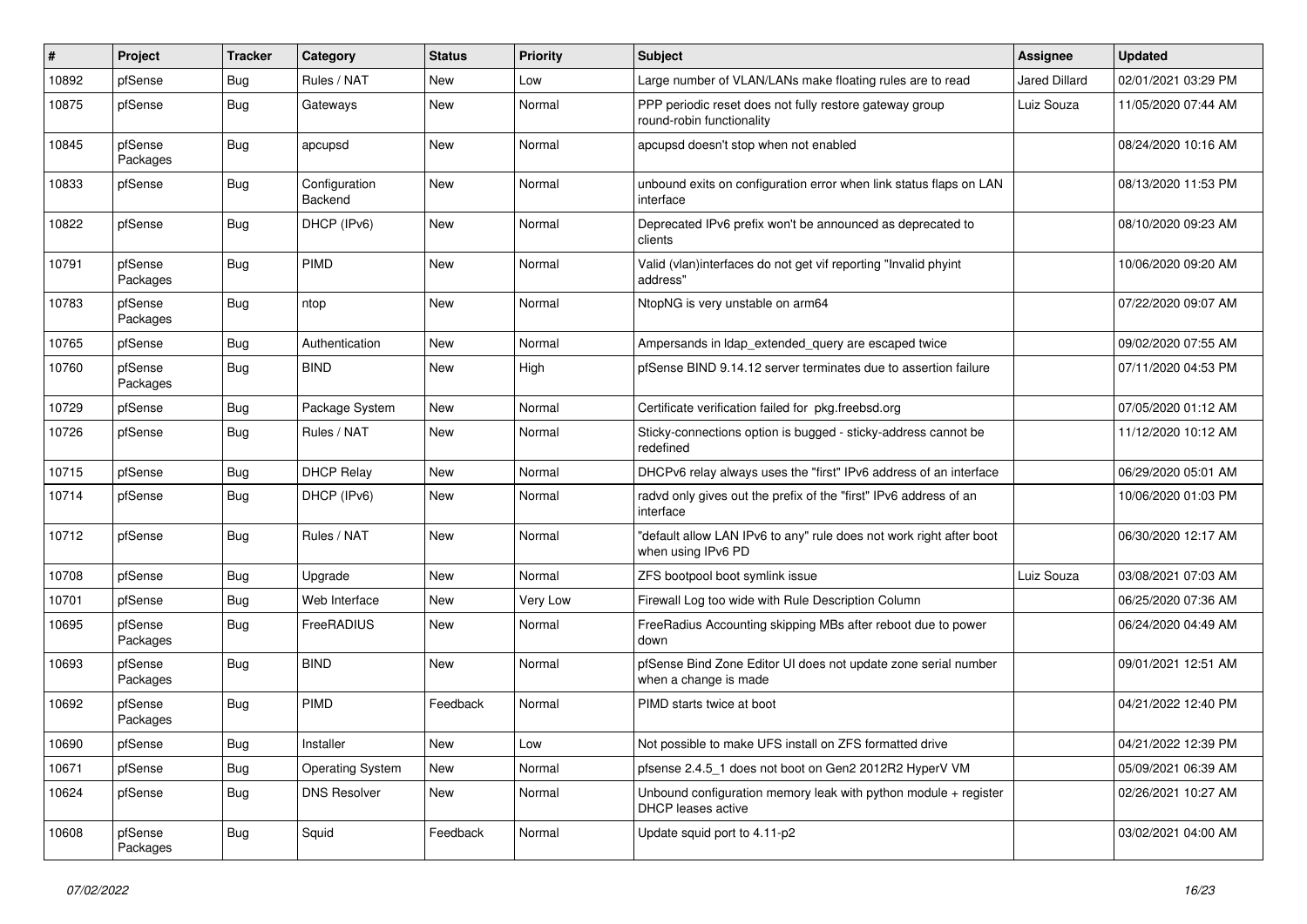| $\vert$ # | Project             | <b>Tracker</b> | Category                     | <b>Status</b> | <b>Priority</b> | <b>Subject</b>                                                                                                                                              | Assignee             | <b>Updated</b>      |
|-----------|---------------------|----------------|------------------------------|---------------|-----------------|-------------------------------------------------------------------------------------------------------------------------------------------------------------|----------------------|---------------------|
| 10606     | pfSense<br>Packages | <b>Bug</b>     | Snort                        | <b>New</b>    | Normal          | Snort Inline stopped working after upgrade to FreeBSD 12.1<br>(network traffic blocked after heavy load randomly)                                           |                      | 05/28/2020 10:06 AM |
| 10601     | pfSense<br>Packages | <b>Bug</b>     | Status Monitoring            | New           | Normal          | Dashboard->Traffic Graphs Scale is capped for outbound                                                                                                      |                      | 05/29/2020 10:13 AM |
| 10590     | pfSense<br>Packages | Bug            | pfBlockerNG                  | <b>New</b>    | Normal          | pfBlockerNG: Invalid argument supplied for foreach()                                                                                                        |                      | 05/26/2020 08:22 AM |
| 10584     | pfSense             | <b>Bug</b>     | Hardware / Drivers           | <b>New</b>    | Normal          | SG-3100 with M.2: shutdown instead of reboot                                                                                                                |                      | 07/21/2020 03:08 AM |
| 10577     | pfSense             | Bug            | Hardware / Drivers           | Feedback      | Normal          | intel x553 (c3000 chipset) loading x520 driver                                                                                                              |                      | 05/28/2020 03:59 AM |
| 10572     | pfSense<br>Packages | <b>Bug</b>     | Squid                        | Feedback      | Normal          | STARTTLS option is ignored                                                                                                                                  | <b>Viktor Gurov</b>  | 04/22/2022 02:20 AM |
| 10544     | pfSense             | Bug            | User Manager /<br>Privileges | <b>New</b>    | Normal          | It's not possible to add a user to group operator using the gui                                                                                             |                      | 04/21/2022 12:39 PM |
| 10530     | pfSense             | <b>Bug</b>     | Upgrade                      | <b>New</b>    | Normal          | Convert config version to be based on product version                                                                                                       |                      | 04/21/2022 12:39 PM |
| 10526     | pfSense<br>Packages | <b>Bug</b>     | pfBlockerNG                  | <b>New</b>    | Normal          | Package pfBlockerNG Crashes on Alert view                                                                                                                   |                      | 05/04/2020 08:59 AM |
| 10516     | pfSense<br>Packages | <b>Bug</b>     | <b>FRR</b>                   | <b>New</b>    | Normal          | <b>FRR Access list</b>                                                                                                                                      |                      | 12/06/2020 11:02 PM |
| 10513     | pfSense             | Bug            | Rules / NAT                  | <b>New</b>    | Normal          | State issues with policy routing and HA failover                                                                                                            |                      | 04/21/2022 12:39 PM |
| 10503     | pfSense<br>Packages | Bug            | <b>FRR</b>                   | <b>New</b>    | Normal          | Flapping any GW in multi-WAN influences restating all IPsec<br>tunnels in FRR which leads to dropping all IPsec VTI static routes<br>and related BGP issues |                      | 05/08/2020 07:51 PM |
| 10502     | pfSense<br>Packages | Bug            | <b>Ildpd</b>                 | In Progress   | Normal          | LLDP spamming errors on Netgate XG-7100                                                                                                                     |                      | 04/21/2022 12:39 PM |
| 10493     | pfSense             | <b>Bug</b>     | <b>IPsec</b>                 | <b>New</b>    | Normal          | filter_get_vpns_list() issues                                                                                                                               |                      | 05/06/2020 01:07 AM |
| 10487     | pfSense<br>Packages | Bug            | Telegraf                     | New           | Normal          | Telegraf package not sending logs to influxdb server                                                                                                        |                      | 05/03/2020 07:09 PM |
| 10450     | pfSense<br>Packages | Bug            | Squid                        | Feedback      | Normal          | Squid reverse proxy switching peers                                                                                                                         | <b>Viktor Gurov</b>  | 04/22/2022 02:21 AM |
| 10445     | pfSense<br>Packages | <b>Bug</b>     | <b>BIND</b>                  | Feedback      | Normal          | BIND crashed when added RPZ. rpz is not a master or slave zone.                                                                                             |                      | 04/21/2022 12:40 PM |
| 10436     | pfSense<br>Packages | Bug            | softflowd                    | <b>New</b>    | Normal          | softflowd no longer sends flow data after upgrade $(v0.9.9 1 -$<br>v1.0.0                                                                                   |                      | 06/07/2022 12:25 AM |
| 10429     | pfSense<br>Packages | Bug            | <b>Status Traffic Totals</b> | <b>New</b>    | Normal          | Status Traffic Total broken 2.4.5                                                                                                                           | <b>Jared Dillard</b> | 02/27/2021 07:55 PM |
| 10426     | pfSense<br>Packages | Bug            | Filer                        | Feedback      | Normal          | Filer must validate that File name is unig                                                                                                                  |                      | 04/20/2022 11:02 AM |
| 10393     | pfSense<br>Packages | Bug            | syslog-ng                    | Feedback      | Normal          | Syslog-ng TLS support is broken                                                                                                                             |                      | 04/21/2022 12:40 PM |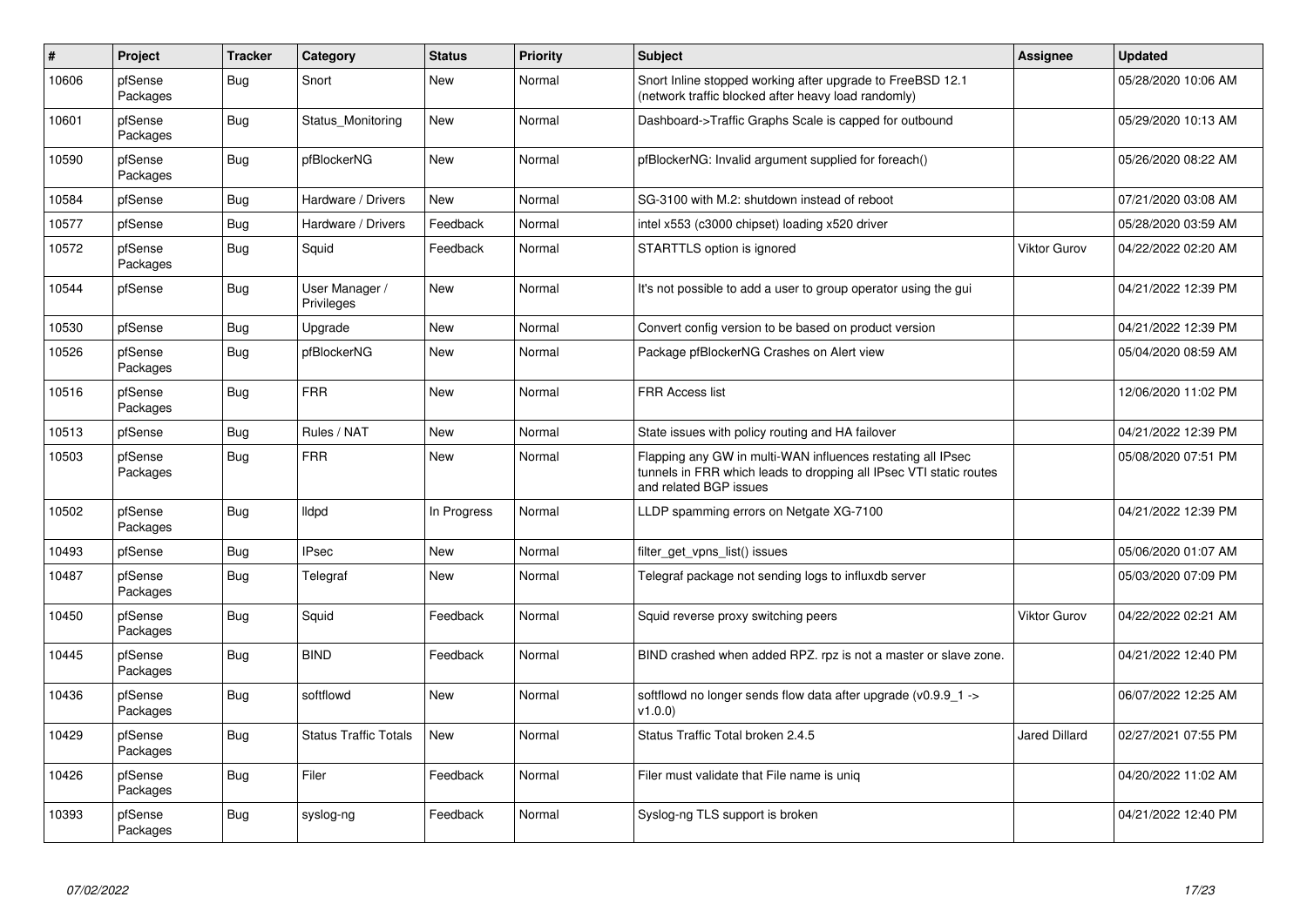| $\sharp$ | Project             | <b>Tracker</b> | Category             | <b>Status</b> | <b>Priority</b> | <b>Subject</b>                                                                                                    | Assignee   | <b>Updated</b>      |
|----------|---------------------|----------------|----------------------|---------------|-----------------|-------------------------------------------------------------------------------------------------------------------|------------|---------------------|
| 10370    | pfSense<br>Packages | Bug            | ntop                 | New           | Normal          | ntopng Timeseries not send to InfluxDB                                                                            |            | 03/30/2020 09:42 AM |
| 10352    | pfSense             | <b>Bug</b>     | Authentication       | New           | Very Low        | RADIUS authentication fails with MSCHAPv1 or MSCHAPv2 when<br>passwords contain international characters          |            | 06/20/2022 04:04 PM |
| 10342    | pfSense             | <b>Bug</b>     | <b>DNS Resolver</b>  | <b>New</b>    | Normal          | Unbound domain overrides stop resolving periodically. They only<br>resume after the service has been restarted.   |            | 03/13/2020 10:35 AM |
| 10330    | pfSense<br>Packages | <b>Bug</b>     | <b>BIND</b>          | Feedback      | Normal          | BIND zone configuration displays wrong DS resource record with<br>inline DNSSEC signing enabled                   |            | 04/21/2022 12:40 PM |
| 10325    | pfSense             | <b>Bug</b>     | <b>Notifications</b> | New           | Normal          | System/Advanced/Notifications/E-Mail - SMTP Notification E-Mail<br>auth password Unexpected Bahaviour             |            | 10/30/2020 08:17 AM |
| 10311    | pfSense             | <b>Bug</b>     | OpenVPN              | <b>New</b>    | Normal          | Too low net.link.ifqmaxlen causes packet drop under load when<br>using OpenVPN inside bridge interface under load |            | 08/10/2021 03:10 AM |
| 10310    | pfSense             | <b>Bug</b>     | Upgrade              | <b>New</b>    | Normal          | Systems with low RAM and several packages may temporarily fail<br>to load large tables after an upgrade           |            | 03/03/2020 07:55 AM |
| 10294    | pfSense<br>Packages | <b>Bug</b>     | <b>FRR</b>           | New           | Normal          | FRR Route Counts Incorrect on Status Page                                                                         | Jim Pingle | 02/26/2020 11:08 AM |
| 10292    | pfSense<br>Packages | <b>Bug</b>     | Suricata             | New           | Normal          | Suricata not respecting SID Mgmt list                                                                             |            | 02/27/2020 01:02 PM |
| 10279    | pfSense<br>Packages | Bug            | open-vm-tools        | <b>New</b>    | Normal          | pfSense's OpenVM Tools on ESXi 6.7 no longer provides guest vm<br>functionality                                   |            | 03/01/2020 06:07 PM |
| 10278    | pfSense<br>Packages | <b>Bug</b>     | pfBlockerNG          | New           | Normal          | pfBlockerNG: Formatting issue on DNSBL stats page                                                                 |            | 02/24/2020 01:36 PM |
| 10277    | pfSense             | <b>Bug</b>     | Web Interface        | <b>New</b>    | Normal          | Sorting the log entries does not use year value                                                                   |            | 02/24/2020 07:46 AM |
| 10271    | pfSense             | <b>Bug</b>     | Web Interface        | New           | Normal          | Large number of VLAN/LANs make "Interfaces" menu hard to<br>access                                                |            | 02/20/2020 04:46 AM |
| 10265    | pfSense<br>Packages | <b>Bug</b>     | Notes                | New           | Very Low        | Adding a Note with malformed title will force system restore                                                      |            | 02/27/2020 10:12 AM |
| 10253    | pfSense<br>Packages | <b>Bug</b>     | pfBlockerNG          | New           | Normal          | pfblockerng-devel uses user interface for VIP causing issues with<br>other services                               |            | 02/11/2020 09:17 AM |
| 10252    | pfSense<br>Packages | <b>Bug</b>     | pfBlockerNG          | <b>New</b>    | High            | pfblockerng-devel                                                                                                 |            | 02/11/2020 05:18 PM |
| 10188    | pfSense<br>Packages | Bug            | pfBlockerNG          | New           | Normal          | Reputation tab is not working                                                                                     |            | 01/24/2020 10:06 AM |
| 10164    | pfSense<br>Packages | i Bug          | pfBlockerNG          | New           | Normal          | pfBlockerNG dashboard widget position is not maintained when<br>updating                                          |            | 01/06/2020 10:06 AM |
| 10150    | pfSense             | <b>Bug</b>     | <b>IGMP Proxy</b>    | New           | Normal          | IGMP Proxy does not scale to hundreds of streams                                                                  |            | 01/03/2020 02:56 AM |
| 10143    | pfSense             | <b>Bug</b>     | <b>DNS Resolver</b>  | New           | Normal          | System hostname DNS entry is assigned to the wrong IP on<br>multi-wan setups                                      |            | 12/31/2019 02:33 PM |
| 10000    | pfSense             | <b>Bug</b>     | Dynamic DNS          | New           | Normal          | Azure Dynamic DNS A and AAAA Records for Apex Zone                                                                |            | 03/31/2020 09:03 AM |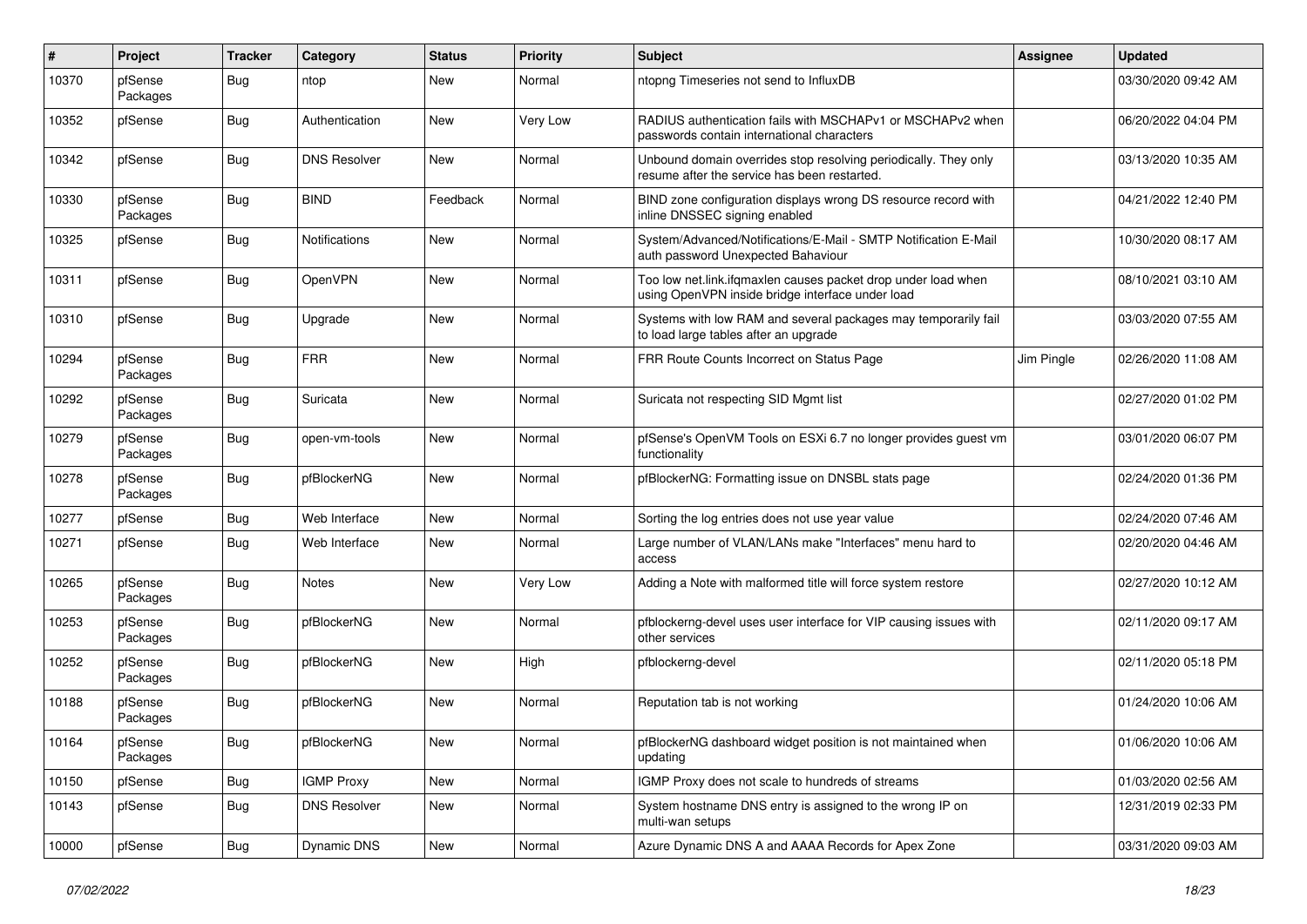| $\vert$ # | Project             | <b>Tracker</b> | Category              | <b>Status</b>                 | <b>Priority</b> | <b>Subject</b>                                                                                                       | Assignee   | <b>Updated</b>      |
|-----------|---------------------|----------------|-----------------------|-------------------------------|-----------------|----------------------------------------------------------------------------------------------------------------------|------------|---------------------|
| 9999      | pfSense<br>Packages | Bug            | pfBlockerNG           | <b>New</b>                    | Normal          | unbound fatal error if System Domain in DNSBL and System<br>Domain Local Zone Type is Redirect                       |            | 12/25/2019 08:10 AM |
| 9934      | pfSense<br>Packages | <b>Bug</b>     | Suricata              | New                           | Normal          | suricata update kills WAN interface                                                                                  |            | 02/20/2020 09:17 AM |
| 9895      | pfSense<br>Packages | <b>Bug</b>     | Snort                 | <b>New</b>                    | Normal          | snort reinstallation failed                                                                                          |            | 06/23/2021 08:01 AM |
| 9889      | pfSense             | Bug            | Certificates          | <b>New</b>                    | Very Low        | CRL check for Intermediate CA CRLs fails                                                                             | Jim Pingle | 11/08/2019 11:03 AM |
| 9887      | pfSense             | Bug            | Rules / NAT           | <b>Pull Request</b><br>Review | Low             | Rule separator positions change when deleting multiple rules                                                         |            | 07/01/2022 02:25 PM |
| 9837      | pfSense             | <b>Bug</b>     | Interfaces            | <b>New</b>                    | Very Low        | ipv6 is not completely disabled on the interfaces                                                                    |            | 10/24/2019 01:16 AM |
| 9805      | pfSense             | Bug            | Dynamic DNS           | New                           | Normal          | dynDNS cloudflare multiple entries                                                                                   |            | 10/02/2019 04:51 PM |
| 9755      | pfSense             | <b>Bug</b>     | Package System        | New                           | Very Low        | package description wrong link<br>https://www.freshports.org/security/openvpn-client-export                          |            | 09/13/2019 07:22 AM |
| 9737      | pfSense             | <b>Bug</b>     | <b>Traffic Graphs</b> | New                           | Normal          | traffic-graphs.js shows incorrect units inside the chart                                                             |            | 09/09/2019 06:35 AM |
| 9724      | pfSense<br>Packages | Bug            | pfBlockerNG           | New                           | High            | pfblockerng-firewall-filter-service-will-not-start                                                                   |            | 09/05/2019 06:32 AM |
| 9707      | pfSense<br>Packages | Bug            | pfBlockerNG           | New                           | Normal          | Some networks already existing in deny Feeds are not stopped<br>even if existing in custom deny list                 |            | 08/28/2019 10:03 AM |
| 9698      | pfSense             | <b>Bug</b>     | <b>RRD Graphs</b>     | <b>New</b>                    | Normal          | Monitoring graphs do not retain state after auto-refresh                                                             |            | 08/26/2019 02:09 AM |
| 9690      | pfSense             | Bug            | Interfaces            | New                           | Normal          | Ethernet flow control should be disabled by default                                                                  |            | 08/19/2019 06:45 PM |
| 9677      | pfSense             | <b>Bug</b>     | Dashboard             | New                           | Normal          | Dashboard hangs when widget needs data from a remote host<br>which is down                                           |            | 08/13/2019 09:15 AM |
| 9676      | pfSense<br>Packages | Bug            | pfBlockerNG           | New                           | Normal          | AS lookup fails                                                                                                      |            | 12/26/2019 12:17 AM |
| 9664      | pfSense             | <b>Bug</b>     | Dynamic DNS           | New                           | Normal          | DynDNS and Dual-wan problem with CloudFlare (works with No-Ip)                                                       |            | 08/03/2019 10:00 AM |
| 9662      | pfSense<br>Packages | Bug            | pfBlockerNG           | New                           | Normal          | PfblockerNG do not update after pfsense reboot and wait for next<br>cron task                                        |            | 08/20/2019 09:00 AM |
| 9654      | pfSense             | Bug            | <b>DNS Resolver</b>   | <b>New</b>                    | Normal          | After reboot, the DNS resolver must be restarted before it will<br>advertise the ipv6 DNS address of the router.     |            | 11/20/2020 03:12 AM |
| 9650      | pfSense             | Bug            | Gateways              | New                           | Normal          | IPv6 connection drops (ir-)regular on Kabelvodafone (German<br>cable ISP)                                            |            | 07/27/2019 07:14 AM |
| 9626      | pfSense             | <b>Bug</b>     | Web Interface         | New                           | Normal          | When deny write permission is assigned to a user, there is no error<br>feedback if the user tries to write something |            | 06/25/2022 05:41 PM |
| 9585      | pfSense             | Bug            | Interfaces            | <b>New</b>                    | Normal          | 6RD: Unable to reach hosts on within same 6rd-domain                                                                 |            | 08/14/2019 02:39 PM |
| 9568      | pfSense<br>Packages | Bug            | Squid                 | <b>New</b>                    | Normal          | UFSSwapDir::openLog: Failed to open swap log.                                                                        |            | 05/29/2019 09:18 PM |
| 9566      | pfSense             | Bug            | <b>Traffic Graphs</b> | <b>New</b>                    | Normal          | Traffic graph displays traffic incorrectly                                                                           |            | 11/18/2019 07:54 AM |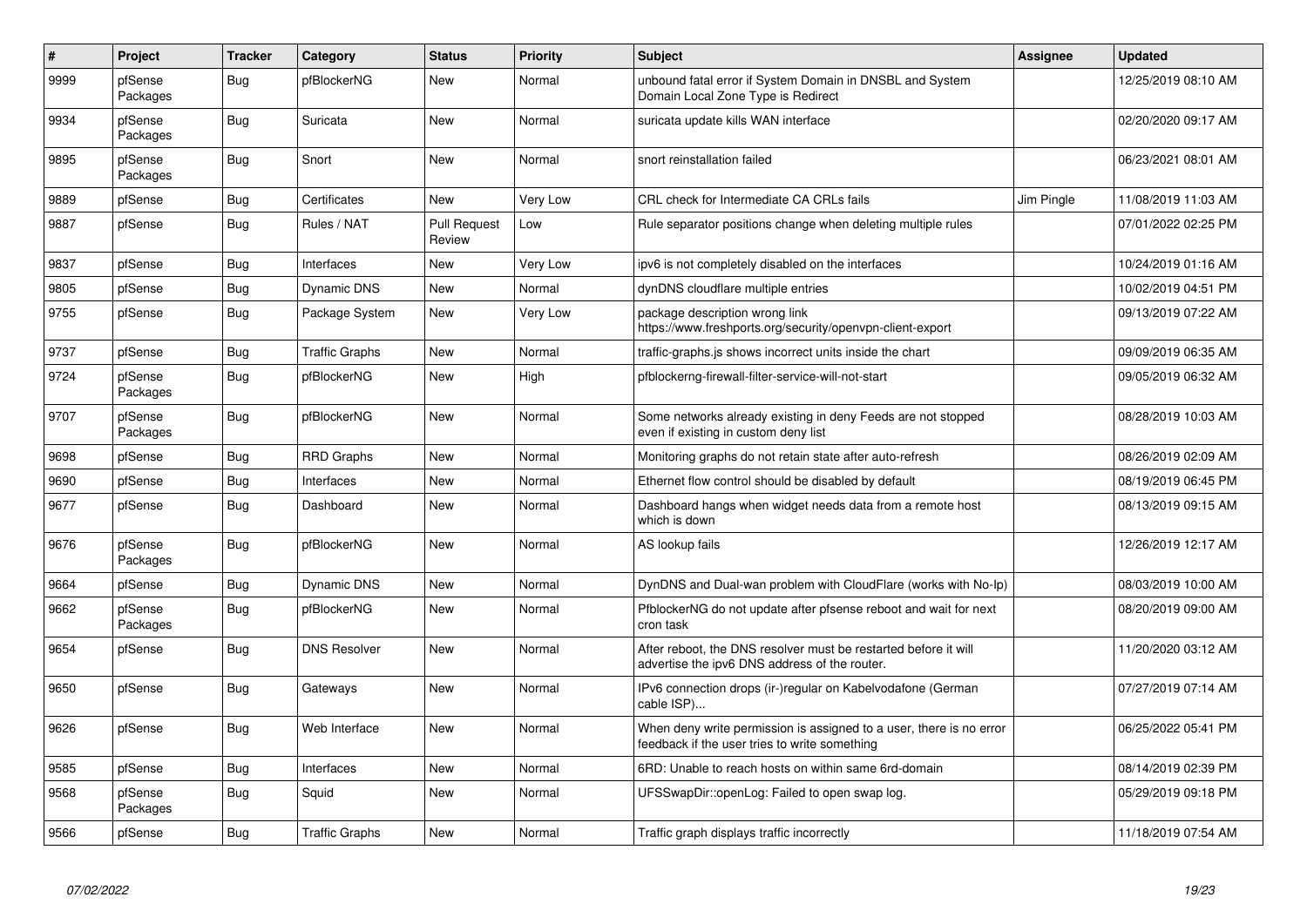| $\sharp$ | Project             | <b>Tracker</b> | Category                     | <b>Status</b> | <b>Priority</b> | <b>Subject</b>                                                                                          | Assignee              | <b>Updated</b>      |
|----------|---------------------|----------------|------------------------------|---------------|-----------------|---------------------------------------------------------------------------------------------------------|-----------------------|---------------------|
| 9537     | pfSense<br>Packages | Bug            | <b>Status Traffic Totals</b> | New           | Normal          | One month offset in displayed data between time changes                                                 | <b>Jared Dillard</b>  | 05/01/2020 08:27 AM |
| 9504     | pfSense             | <b>Bug</b>     | <b>Dynamic DNS</b>           | New           | Normal          | Multiple Dynamic DNS update notifications for the same interface,<br>not differentiated by the hostname |                       | 05/07/2019 07:46 AM |
| 9500     | pfSense<br>Packages | <b>Bug</b>     | haproxy                      | <b>New</b>    | Normal          | HAproxy does not delete non-applicable action config                                                    |                       | 01/18/2022 06:28 AM |
| 9497     | pfSense<br>Packages | <b>Bug</b>     | AWS VPC                      | <b>New</b>    | Normal          | AWS VPN Wizard: WebGUI times out.                                                                       |                       | 11/13/2019 10:07 AM |
| 9495     | pfSense<br>Packages | Bug            | AWS VPC                      | New           | Normal          | AWS VPC VPN wizard produces incorrect config (SHA256 should<br>be SHA1)                                 |                       | 08/19/2019 02:45 PM |
| 9486     | pfSense<br>Packages | Bug            | softflowd                    | New           | Very Low        | ifindex values used for softflowd are incorrect                                                         |                       | 08/14/2019 02:30 PM |
| 9485     | pfSense             | <b>Bug</b>     | User Manager /<br>Privileges | <b>New</b>    | Normal          | password match error on system_usermanager causes Group<br>membership to be reset.                      |                       | 04/26/2019 08:52 AM |
| 9453     | pfSense             | Bug            | <b>LAGG Interfaces</b>       | <b>New</b>    | Normal          | VLAN Interfaces on LAGG get orphaned at boot                                                            |                       | 08/21/2019 11:16 AM |
| 9384     | pfSense             | Bug            | Interfaces                   | Confirmed     | Normal          | devd putting "\$" before variable contents when using single quotes                                     |                       | 04/21/2022 12:39 PM |
| 9353     | pfSense             | <b>Bug</b>     | Dashboard                    | New           | Low             | PHPSession errors from limited access to dashboard and widgets                                          |                       | 10/06/2020 09:31 AM |
| 9349     | pfSense             | Bug            | <b>IPsec</b>                 | Confirmed     | Normal          | IPSec service start/stop/restart fails after settings change                                            | Markus<br>Stockhausen | 10/30/2020 01:33 PM |
| 9348     | pfSense<br>Packages | <b>Bug</b>     | <b>ACME</b>                  | <b>New</b>    | Normal          | Results of Acme certificate issuance/renewal are not properly<br>formatted                              |                       | 02/22/2019 12:08 PM |
| 9344     | pfSense             | Bug            | <b>Translations</b>          | New           | Normal          | OpenVPN click NCP Algorithms will always go to DH Parameters<br>website(in Chinese-Taiwan)              |                       | 10/21/2021 03:48 AM |
| 9343     | pfSense             | Bug            | DHCP (IPv4)                  | New           | Normal          | diag arp.php times out with large DHCPD leases table                                                    |                       | 08/14/2019 01:19 PM |
| 9338     | pfSense             | Bug            | <b>IGMP Proxy</b>            | New           | Normal          | igmpproxy ignoring downstream vlan interface                                                            |                       | 02/22/2019 03:48 AM |
| 9337     | pfSense<br>Packages | Bug            | Telegraf                     | <b>New</b>    | Normal          | Telegraf ping input fails                                                                               |                       | 02/18/2019 10:40 AM |
| 9335     | pfSense<br>Packages | <b>Bug</b>     | haproxy                      | Feedback      | Normal          | Stored XSS in HAProxy / haproxy listeners edit.php                                                      | Jim Pingle            | 02/18/2019 09:35 AM |
| 9296     | pfSense             | Bug            | Aliases / Tables             | Confirmed     | Low             | Alias content is sometimes incomplete when mixing FQDN and IP<br>address                                | Reid Linnemann        | 06/18/2022 03:12 PM |
| 9295     | pfSense             | Bug            | PPPoE Server                 | <b>New</b>    | Very High       | IPv6 PD does not work with PPPOE (Server & Client)                                                      |                       | 05/15/2022 10:53 AM |
| 9286     | pfSense<br>Packages | Bug            | squidguard                   | New           | Normal          | squidGuard - Unable to change IP for sgerror.php URL in<br>configuration                                |                       | 11/13/2019 10:07 AM |
| 9261     | pfSense<br>Packages | Bug            | haproxy                      | New           | Normal          | haproxy GUI failure                                                                                     |                       | 01/08/2019 12:41 PM |
| 9247     | pfSense<br>Packages | <b>Bug</b>     | haproxy                      | <b>New</b>    | Low             | HAProxy multiple server selection on stats pages doesn't work                                           |                       | 01/02/2019 04:44 PM |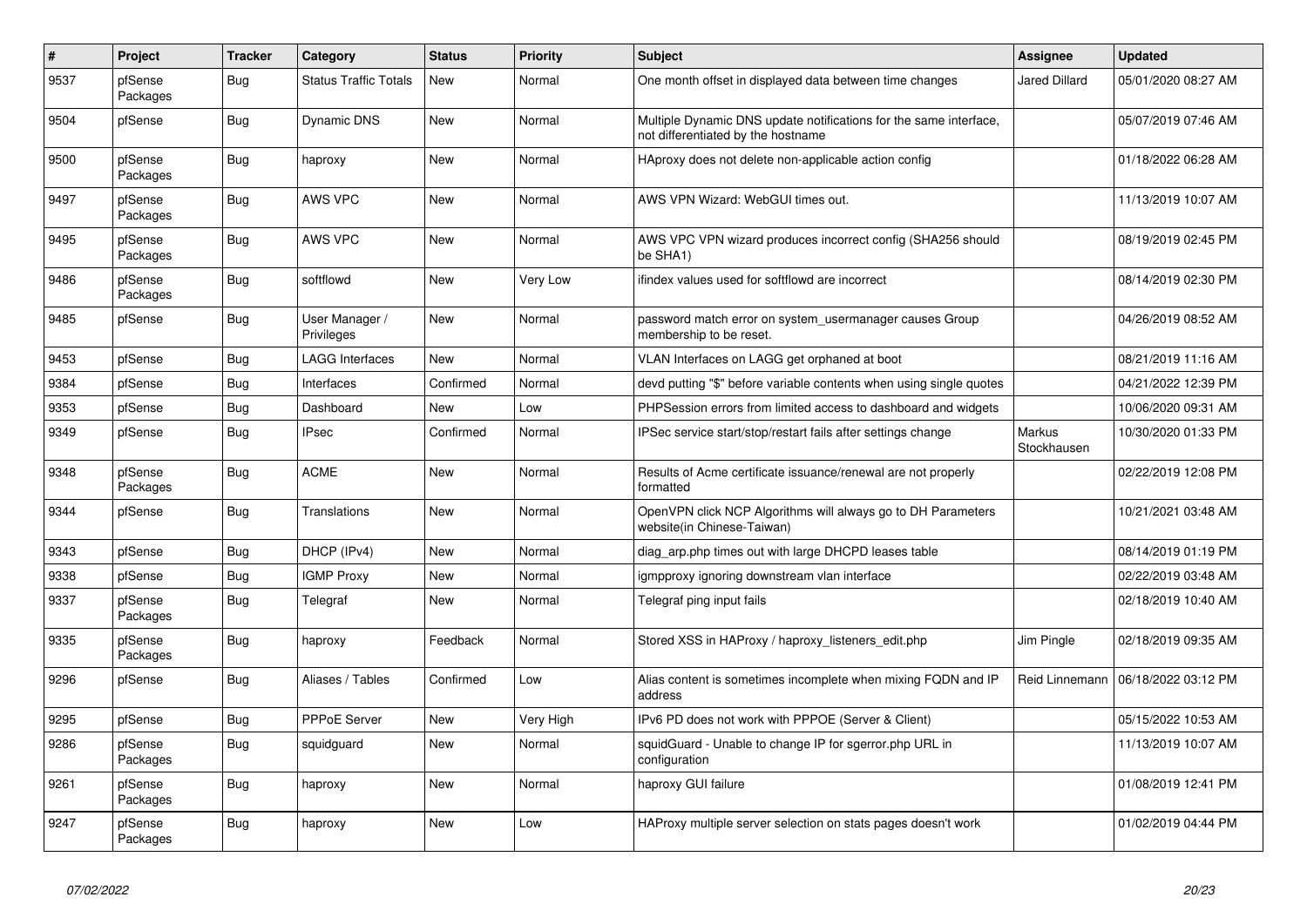| $\sharp$ | Project             | <b>Tracker</b> | Category                            | <b>Status</b> | Priority  | <b>Subject</b>                                                                                        | Assignee   | <b>Updated</b>      |
|----------|---------------------|----------------|-------------------------------------|---------------|-----------|-------------------------------------------------------------------------------------------------------|------------|---------------------|
| 9241     | pfSense             | <b>Bug</b>     | Interfaces                          | <b>New</b>    | Normal    | Ethernet link cycles up/down if "auto-negotiate" is explicitly<br>selected in interface configuration |            | 12/31/2018 08:36 PM |
| 9229     | pfSense<br>Packages | <b>Bug</b>     | Tinc                                | New           | Normal    | Tinc package: no way of specifying multiple critical configuration<br>parameters from web interface   |            | 08/13/2019 09:25 AM |
| 9192     | pfSense             | <b>Bug</b>     | <b>PPP</b> Interfaces               | <b>New</b>    | Normal    | PPPoE daemon selects wrong interface                                                                  |            | 08/20/2019 10:05 AM |
| 9183     | pfSense             | <b>Bug</b>     | LAGG Interfaces                     | New           | Very Low  | OpenVPN Lagg Interface not working after restart or new start                                         |            | 08/21/2019 11:17 AM |
| 9179     | pfSense             | <b>Bug</b>     | <b>NAT Reflection</b>               | New           | Normal    | NAT reflection fix implemented for #8604 is causing WebUI and<br>XMLRPC to fail on slave              |            | 03/27/2020 08:01 PM |
| 9167     | pfSense             | <b>Bug</b>     | Rules / NAT                         | New           | Normal    | Some Important ICMPv6 Traffic Not Allowed by Default Rules                                            |            | 08/14/2019 01:00 PM |
| 9149     | pfSense             | <b>Bug</b>     | Package System                      | New           | Low       | Continued issues with /tmp and /var in RAM on 2.4                                                     |            | 11/24/2018 11:56 AM |
| 9143     | pfSense<br>Packages | <b>Bug</b>     | ntop                                | New           | Normal    | ntopng not displaying values in historical correctly                                                  |            | 11/22/2018 07:24 AM |
| 9140     | pfSense             | <b>Bug</b>     | Logging                             | New           | Very Low  | Unexpected rule can be displayed when looking up filter log entry<br>with multiple matching rules     |            | 08/19/2019 02:56 PM |
| 9139     | pfSense<br>Packages | Bug            | Telegraf                            | New           | Normal    | telegraf: add ping for default gateway(s)                                                             |            | 05/21/2020 04:23 PM |
| 9138     | pfSense<br>Packages | Bug            | Telegraf                            | <b>New</b>    | Normal    | telegraf: add section for custom config lines                                                         |            | 02/18/2019 03:36 PM |
| 9136     | pfSense             | <b>Bug</b>     | DHCP (IPv6)                         | <b>New</b>    | High      | IPv6 Tracking Interfaces Lose IPv6 Address in Certain Cases                                           |            | 04/21/2022 12:39 PM |
| 9123     | pfSense             | <b>Bug</b>     | Interfaces                          | Feedback      | Very High | Adding/configuring vlan on ixl-devices causes ag add macvlan err<br>-53, ag error 14                  | Luiz Souza | 05/16/2022 07:57 AM |
| 9101     | pfSense             | <b>Bug</b>     | <b>Traffic Graphs</b>               | New           | Normal    | Traffic Graphs/Dashboard Slows Downloads Being Performed by<br>the Same Firefox Browser               |            | 08/21/2019 09:18 AM |
| 9094     | pfSense             | <b>Bug</b>     | Hardware / Drivers                  | Assigned      | Normal    | MBT console settings are not forced to video console                                                  |            | 11/07/2018 10:23 AM |
| 9087     | pfSense             | <b>Bug</b>     | <b>Traffic Graphs</b>               | <b>New</b>    | Normal    | Traffic Graph Widget Legend Not Updating                                                              |            | 08/14/2019 12:38 PM |
| 9079     | pfSense<br>Packages | <b>Bug</b>     | ntop                                | New           | Normal    | High CPU usage of ntopng even during IDLE and no network traffic                                      |            | 12/16/2018 02:40 PM |
| 9037     | pfSense             | <b>Bug</b>     | <b>DNS Resolver</b>                 | <b>New</b>    | Normal    | Unbound not logging to syslog after reboot                                                            |            | 10/12/2018 05:09 AM |
| 9035     | pfSense             | <b>Bug</b>     | Rules / NAT                         | <b>New</b>    | Normal    | Inactive Interfaces are Hidden in Firewall Rules                                                      |            | 08/14/2019 12:39 PM |
| 9025     | pfSense<br>Packages | <b>Bug</b>     | squidguard                          | New           | Normal    | SquidGard + Target categories                                                                         |            | 10/08/2018 01:00 AM |
| 9024     | pfSense             | Bug            | <b>Traffic Shaper</b><br>(Limiters) | Feedback      | Normal    | Ping packet loss under load when using limiters                                                       |            | 05/12/2022 11:55 AM |
| 9012     | pfSense<br>Packages | <b>Bug</b>     | Squid                               | <b>New</b>    | Very Low  | Captive Portal authentication in Squid Proxy Server does not work                                     |            | 10/12/2019 05:06 AM |
| 8964     | pfSense             | <b>Bug</b>     | <b>IPsec</b>                        | <b>New</b>    | High      | IPsec async cryptography advanced setting - TCP traffic not<br>passing through                        | Luiz Souza | 12/08/2020 12:09 PM |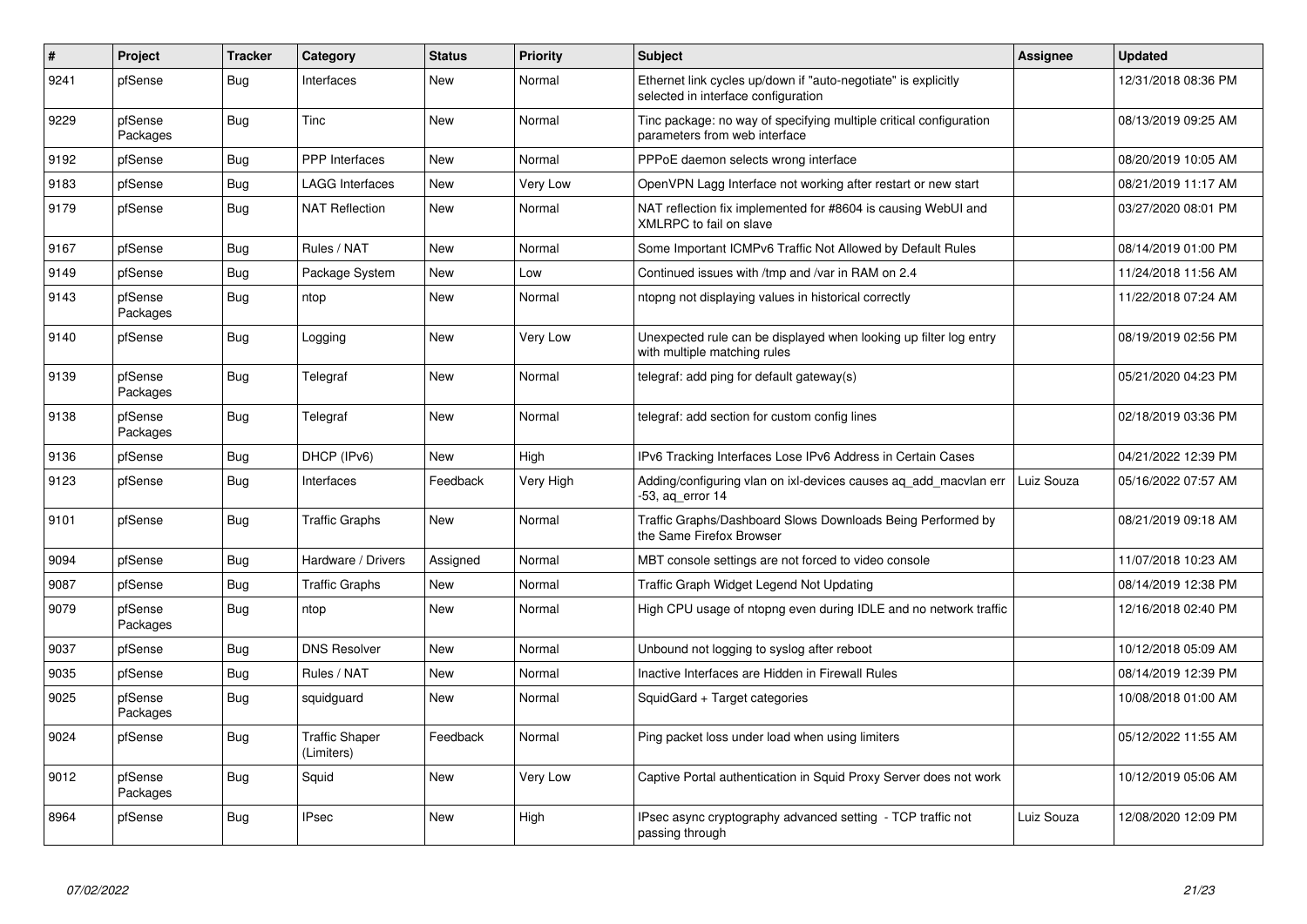| #    | Project             | <b>Tracker</b> | Category                                        | <b>Status</b> | <b>Priority</b> | <b>Subject</b>                                                                                                                             | <b>Assignee</b> | <b>Updated</b>      |
|------|---------------------|----------------|-------------------------------------------------|---------------|-----------------|--------------------------------------------------------------------------------------------------------------------------------------------|-----------------|---------------------|
| 8963 | pfSense             | Bug            | <b>Traffic Shaper</b><br>(Limiters)             | New           | Normal          | 2.4.4 Limiters don't work after CARP fail-over                                                                                             |                 | 12/10/2018 06:40 AM |
| 8909 | pfSense<br>Packages | Bug            | Tinc                                            | New           | Normal          | tinc package makes /rc.newwanip looping forever                                                                                            |                 | 08/13/2019 09:25 AM |
| 8902 | pfSense<br>Packages | Bug            | haproxy                                         | <b>New</b>    | Normal          | HAproxy package not use custom DNS for lookup on apply new<br>config                                                                       |                 | 09/16/2018 08:16 AM |
| 8882 | pfSense             | <b>Bug</b>     | Interfaces                                      | Incomplete    | Normal          | Interface assignments lost on reboot                                                                                                       |                 | 02/17/2022 02:24 PM |
| 8846 | pfSense             | <b>Bug</b>     | Gateways                                        | New           | Low             | Misleading gateway error message adding/editing static routes<br>using a disabled interface                                                |                 | 08/21/2019 11:29 AM |
| 8831 | pfSense             | Bug            | <b>IPv6 Router</b><br>Advertisements<br>(RADVD) | <b>New</b>    | Very High       | Radvd causes latency spikes                                                                                                                |                 | 04/19/2021 04:51 AM |
| 8827 | pfSense<br>Packages | <b>Bug</b>     | squidguard                                      | <b>New</b>    | Normal          | Squidguard: ACL redirect modes 'redirect' and 'err page' send<br>unresolvable URLs to the client.                                          | Viktor Gurov    | 12/21/2021 05:49 AM |
| 8820 | pfSense             | <b>Bug</b>     | Rules / NAT                                     | New           | Low             | System/Advanced/Misc - "Do not kill connections when schedule<br>expires" UN-checked still leaves existing connections open.               |                 | 07/28/2020 10:59 AM |
| 8815 | pfSense             | Bug            | Interfaces                                      | New           | Normal          | IP addresses are removed from interfaces when link is lost and<br>either IPv4 or IPv6 is dynamic                                           | Luiz Souza      | 07/21/2021 07:49 AM |
| 8804 | pfSense             | Bug            | PPP Interfaces                                  | <b>New</b>    | Normal          | Netgate SG-1000 PPPoE Keepalives not prioritized, internet drops                                                                           |                 | 08/20/2019 10:06 AM |
| 8770 | pfSense             | Bug            | Interfaces                                      | New           | Normal          | QinQ interfaces always show as active                                                                                                      |                 | 02/01/2020 09:47 AM |
| 8752 | pfSense<br>Packages | <b>Bug</b>     | squidguard                                      | New           | Normal          | For SquidGuard in "Common ACL" menu "Target Rules List"<br>"access" option always stays with default value '---' for my Target<br>category |                 | 08/06/2018 05:53 AM |
| 8711 | pfSense             | Bug            | <b>IGMP Proxy</b>                               | <b>New</b>    | Normal          | igmpproxy with PPPoE Interfaces                                                                                                            |                 | 07/28/2018 09:21 AM |
| 8705 | pfSense<br>Packages | Bug            | syslog-ng                                       | New           | Normal          | Syslog-NG error in latest snapshot                                                                                                         |                 | 07/27/2018 10:17 AM |
| 8686 | pfSense             | Bug            | <b>IPsec</b>                                    | <b>New</b>    | Normal          | IPsec VTI: Assigned interface firewall rules are never parsed                                                                              |                 | 02/10/2021 12:15 PM |
| 8614 | pfSense             | <b>Bug</b>     | DHCP (IPv4)                                     | New           | Normal          | Cannot remove Additional BOOTP/DHCP Options                                                                                                |                 | 08/21/2019 09:15 AM |
| 8611 | pfSense             | Bug            | Interfaces                                      | In Progress   | Normal          | unable to receive IPv6 RA's on SG-1000, default route lost                                                                                 | Luiz Souza      | 02/01/2021 03:31 PM |
| 8589 | pfSense<br>Packages | Bug            | <b>FreeRADIUS</b>                               | <b>New</b>    | Normal          | FreeRadius 0.15.5_2 ignoring tunnelled-reply=no                                                                                            |                 | 02/18/2019 03:40 PM |
| 8576 | pfSense             | <b>Bug</b>     | Rules / NAT                                     | Feedback      | Low             | pfSense stops passing traffic after some time when using<br>Outbound NAT pool w/ Sticky Address                                            |                 | 10/28/2021 01:47 PM |
| 8570 | pfSense             | <b>Bug</b>     | <b>XML Parser</b>                               | <b>New</b>    | Normal          | Empty (dn)shaper config gets populated with newline                                                                                        |                 | 08/20/2019 02:45 PM |
| 8567 | pfSense             | <b>Bug</b>     | CARP                                            | New           | Normal          | Using IPv6 VIP alias for services may affect CARP IPv6 VIP work                                                                            |                 | 06/12/2018 01:26 PM |
| 8566 | pfSense             | <b>Bug</b>     | CARP                                            | New           | Normal          | Wrong IPv6 source in NS request in case using of IPv6 alias                                                                                |                 | 06/12/2018 01:26 PM |
| 8560 | pfSense<br>Packages | Bug            | <b>ACME</b>                                     | New           | Normal          | ACME: can't update DNS records in DNSMadeEasy registar for<br>several domains with different API keys/ids                                  |                 | 06/08/2018 01:28 PM |